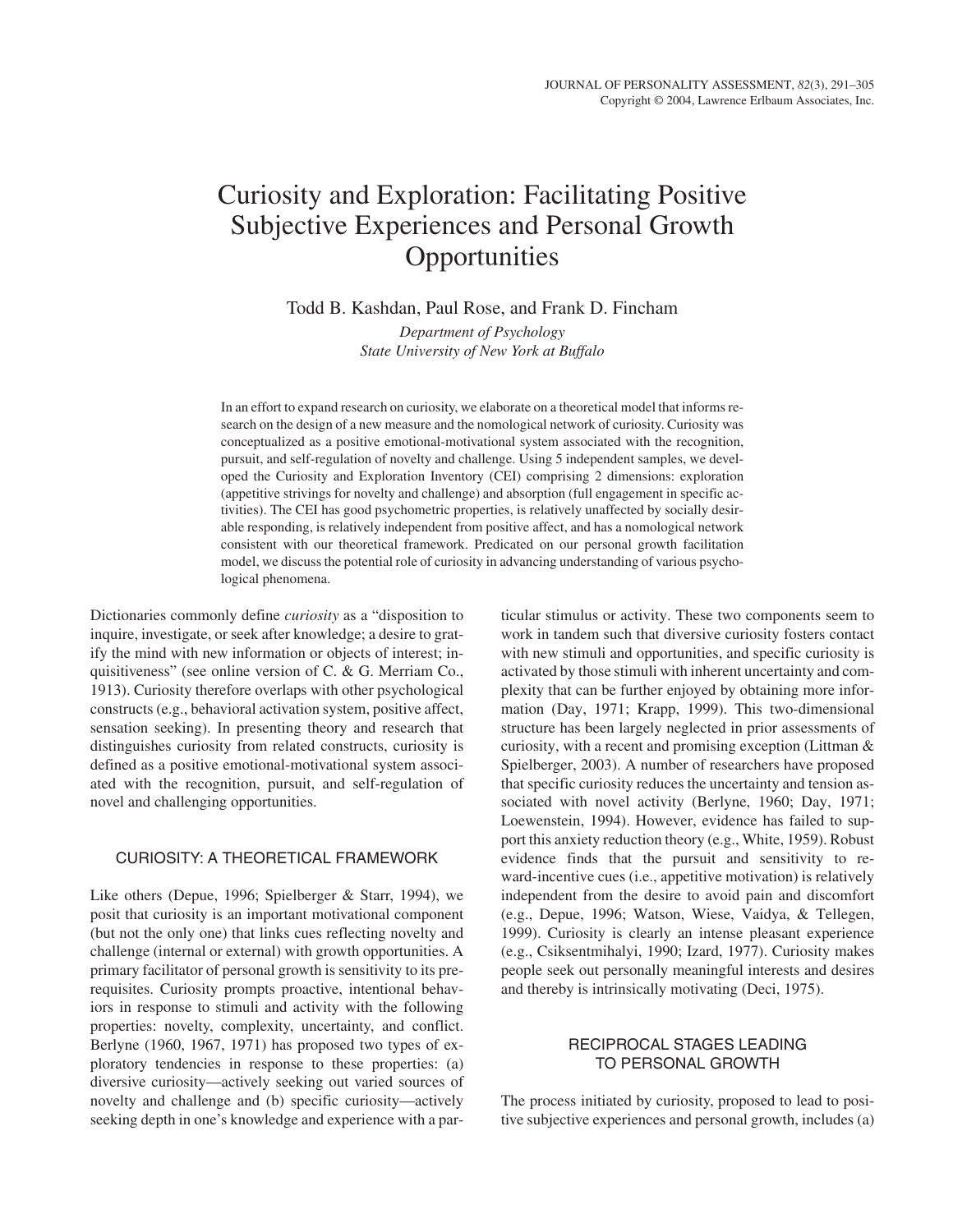an increase in attention allocation to scan and orient oneself toward novel and challenging stimuli, (b) cognitive and behavioral exploration of rewarding stimuli, (c) flow-like engagement with rewarding stimuli and activities, and (d) the integration of novel experiences by assimilation or accommodation. Permeating each step of this process is the self-regulation of attentional resources. We propose that those with higher trait curiosity will be more likely to actively pursue and take advantage of these varied opportunities that can make for a good day and over time, a meaningful life.

The ability to ignore superfluous information and become absorbed in specific novel activities (Stages 2 and 3) is essential to experiencing pleasure. It has been argued that optimal experiences arise when individuals' energies and abilities are fully engaged in challenging activities; what Csiksentmihalyi (1990) called "flow" states. Flow is analogous to specific curiosity (cf. Fredrickson, 1998). During flow, people experience clear, immediate goals; maintain deeply focused concentration; and feel a strong sense of personal control. Individuals become largely unaware of themselves and the passage of time, enabling them to devote increasingly more attention to complex behavior. Flow states in which personal skills are congruent with challenges being confronted result in an inevitable sense of personal growth from the "stretching" of skills and confidence in using those skills. Qualities of flow, particularly the self-regulation of attentional resources, are argued to be essential to curiosity. The investment of attentional resources in ever increasing challenges (i.e., not too easy or too difficult) so as to enjoy the moment fully and enable growth opportunities has been proposed to be the pathway to eudaimonic, as opposed to hedonic, well-being (e.g., Csikszentmihalyi, 1990; Seligman, 2002). This absorption component of flow is proposed to be central to curiosity and measurable as a between-person individual difference variable. In the subsequent assessment of curiosity, we utilize the term*absorption* and not flow. The reason is that we emphasize the absorption quality of flow, whereas we do not give equal attention to other qualities such as having clear goals and challenge-skill balance in particular situations. These are probably best measured with experience-sampling techniques.

According to our model, curiosity may be malleable despite its trait-like features. Although curiosity for specific stimuli may wane with the successful integration of available information, striving to pursue other curiosity experiences may be heightened. The positive affective quality of curiosity is intrinsically reinforcing. Moreover, the subsequent process of growth or skill enhancement expands one's sense of self and adaptation to environmental challenges. Using newly learned skills likely increases feelings of pleasure and competence, reinforcing further involvement in skill-based activities and the desire for more learning (for reviews, see Deci & Ryan, 2000, and Kashdan & Fincham, in press).

This personal growth facilitation model of curiosity informs our research. Building on Berlyne's (1967, 1971)

two-dimensional model of curiosity (and his proposition that curiosity is induced by the stimulus properties of novelty, complexity, uncertainty, and conflict), we present the development of a new dispositional measure of curiosity comprising (a) exploration or tendencies to seek out new information and experiences and (b) absorption or tendencies to become fully engaged in these rewarding experiences. Both facets are self-determined and reflect an appetitive motivational orientation. Before turning to our studies, we briefly examine prior attempts to assess curiosity.

# ASSESSMENT OF CURIOSITY

There is prima facie evidence for two interrelated components of curiosity: diversive appetitive motivation and flow-like engagement in activities. However, closer examination shows that the interpretation of this evidence is not clear for at least two reasons. First, a number of curiosity measures use items that in essence assess positive affect (e.g., "I am excited" and "I feel mentally alive" items of the State–Trait Curiosity Inventory [STCI]; Spielberger, 1979). Using items that tap states that are not unique to curiosity, such as excitement and vitality, is problematic, as these states could result from a variety of positive experiences. Although curiosity is a positive experience, not all affective qualities are fundamental to the curiosity construct.

Second, prior attempts to measure curiosity have failed to address the breadth of the construct. Most measures have focused on different objects of curiosity including high-risk activities (e.g., the "I would like to try parachute jumping" item of the Sensation Seeking Scale; Zuckerman, Eysenck, & Eysenck, 1978) and effortful mental activities (e.g., the "When I am given a new kind of arithmetic problem, I enjoy imagining solutions" item of the Epistemic Curiosity Scale; Litman & Spielberger, 2003). The problem is that focusing on the objects of curiosity is different from focusing on the qualities of curiosity. An individual high in trait curiosity does not necessarily prefer and seek out novel situations that are high in physical risk and disinhibition or high in intellectual stimulation. Rather, we argue that a highly curious individual is someone who has the propensity more readily to recognize, pursue, and become absorbed in novel and challenging experiences.

What object induces curiosity is largely based on individual differences in interests, expectations, and prior knowledge. A number of measures use items that focus on domain-specific activities and stimuli (Ainley, 1986; Day, 1971; Litman & Spielberger, 2003; Zuckerman et al., 1978). The consequence of having respondents with particular interests that either match or fail to match the specific activities or objects captured by scale items introduces nonrandom error. For example, if an individual is very interested in science and philosophy, they would score artificially higher on those curiosity measures that have more items tapping intellectual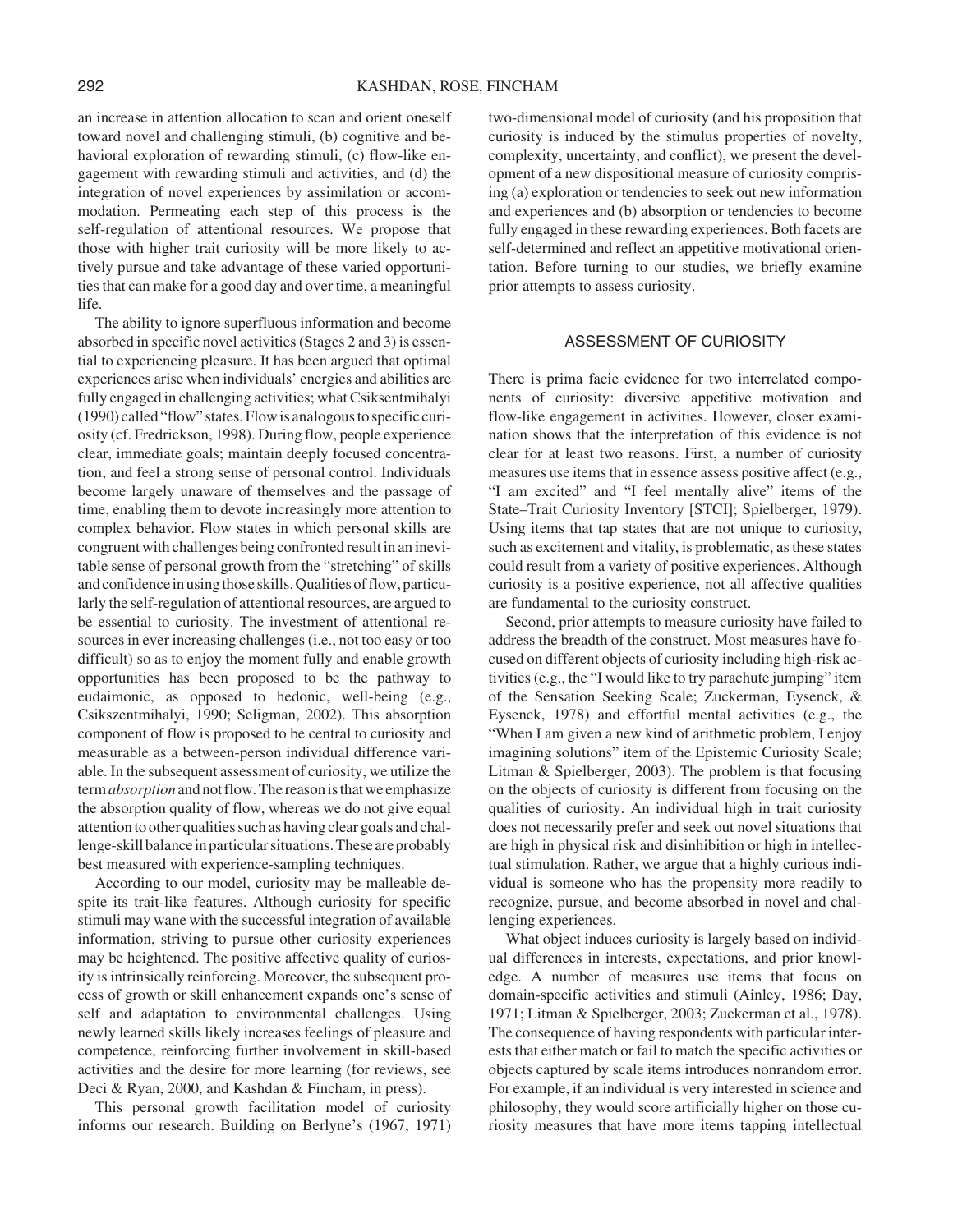pursuits, whereas individuals without academic interests would be rated artificially low in curiosity.

Our two-dimensional approach focuses on the defining features of curiosity rather than different objects that induce curiosity. To capture the proposed two core dimensions of curiosity, scale construction was guided by theoretical and empirical work on curiosity, appetitive motivation, and flow. In addition, all items were global, thereby avoiding the problem of domain specificity. Three independent samples were used for initial scale development, and with the inclusion of a fourth sample, we examined convergent and discriminant validity, test–retest reliability, and relations with informant reports. We separately examined incremental validity above and beyond activated positive emotions and the potential confounds of impression management and self-deception.

# STUDY 1: THE CURIOSITY AND EXPLORATION INVENTORY: STRUCTURE AND RELIABILITY

The development of our measure was guided by three goals. These were to (a) assess the exploration (diversive) and absorption (specific) components of curiosity, (b) meet traditional psychometric standards, and (c) develop a brief measure that could be used in both laboratory and survey research. In an initial series of college student samples, we evaluated a pool of 55 items designed to reflect exploration of and absorption in novel and challenging experiences. These items were derived from descriptions of curiosity, interest, intrinsic motivation, and flow by leading theorists and researchers (e.g., Amabile, Berlyne, Beswick, Csiksentmihalyi, Deci, Krapp, Spielberger), literary and philosophy texts, discussions with colleagues, and a focus group with students in Todd Kashdan's undergraduate positive psychology class.

We used an iterative process to reduce the number of items. First, based on discussions among the authors of this article, items focusing on sensation seeking or risk taking (e.g., "I tend to avoid potentially risky or threatening activities") and idiosyncratic curiosity inducers (e.g., "I enjoy meeting new people") were eliminated, as they would introduce random error (see earlier discussion). Items narrowly focusing on positive affect (e.g., "I am easily fascinated by new experiences") were also eliminated because these items fail to differentiate passive and active recipients of pleasure. Second, items with non-normal distributions were eliminated. Third, items failing to exhibit a full range of responses on a 7-point Likert scale (ranging from 1 [*strongly disagree*] to 7 [*strongly agree*]) were eliminated. Fourth, remaining items without high item-total correlations (i.e., > .40) were eliminated. Based on these iterative stages of item reduction, seven curiosity items were retained for exploratory factor analysis. Four of these items represented exploration, and three represented absorption. One of the exploration items was reverse-scored in an attempt to minimize response sets.

## Exploratory Factor Analysis

Initial data from two samples of undergraduate students from a large, Northeastern university (Samples 1 and 2) were used to explore the factor structure of the seven items. Descriptive information on these two samples is shown in Table 1. All students received course credit for their participation. Each sample was asked to complete a battery of self-report questionnaires. As can be seen in Table 1, the ethnic composition of Samples 1 and 2 was virtually identical, with the majority of students being of Euro-American origin. Although there were significant differences in age between Samples 1 and 2, *t*(304) = 4.90, *p* < .001, *d* = .56, age had a small to near-zero relationship with Curiosity and Exploration Inventory (CEI) items  $(1.06 < r s < 1.14)$ . Participants in each of these samples were recruited in the same manner from the same undergraduate population (without overlap between the samples), and there were no statistically significant differences between them on any of the curiosity items (*p*s > .20), either of the derived CEI subscales ( $ps > .35$ ), or the CEI total score ( $p > .45$ ). Because participants also completed the same version of the CEI under nearly identical circumstances, we considered it appropriate to aggregate responses from them for the exploratory factor analysis and descriptive statistics that follow.

A principal axis analysis with an oblique (oblimin) rotation was conducted on 316 students. Two factors emerged with eigenvalues exceeding 1.0, accounting for 60.77% of the variance. An examination of the scree plot supported a two-factor model. Table 2 shows the factor loadings (using the structure matrix). Each item strongly loaded on only one of the two factors and item-total correlations were acceptably high (all  $> .50$ ).

## Confirmatory Factor Analysis

To supplement the use of college students in Samples 1 and 2, we hoped to obtain a more diverse sample by collecting data from an independent sample (Sample 3) with an Internet-based survey (see Silvia, 2002). The data included residents from the United States, Canada, England, Australia, and New Zealand. Level of education ranged from a few years less than a high school diploma to graduate and professional degrees (years of education:  $M = 14.3$ ;  $SD = 1.4$ ). The results of the confirmatory factor analysis are displayed in Figure 1. The proposed two-factor model with exploration and absorption as separate but correlated components of curiosity fit the data very well,  $\chi^2(13, N = 213) = 18.00, p > .15$ ;  $\chi^2/df = 1.38$ ; goodness-of-fit index (GFI) = .98, comparative fit index  $(CFI) = .98$ , and root mean square error of approximation  $(RMSEA) = .04$ . To examine the viability of this two-factor model, we tested whether a two-factor model was more appropriate than a unidimensional model using a model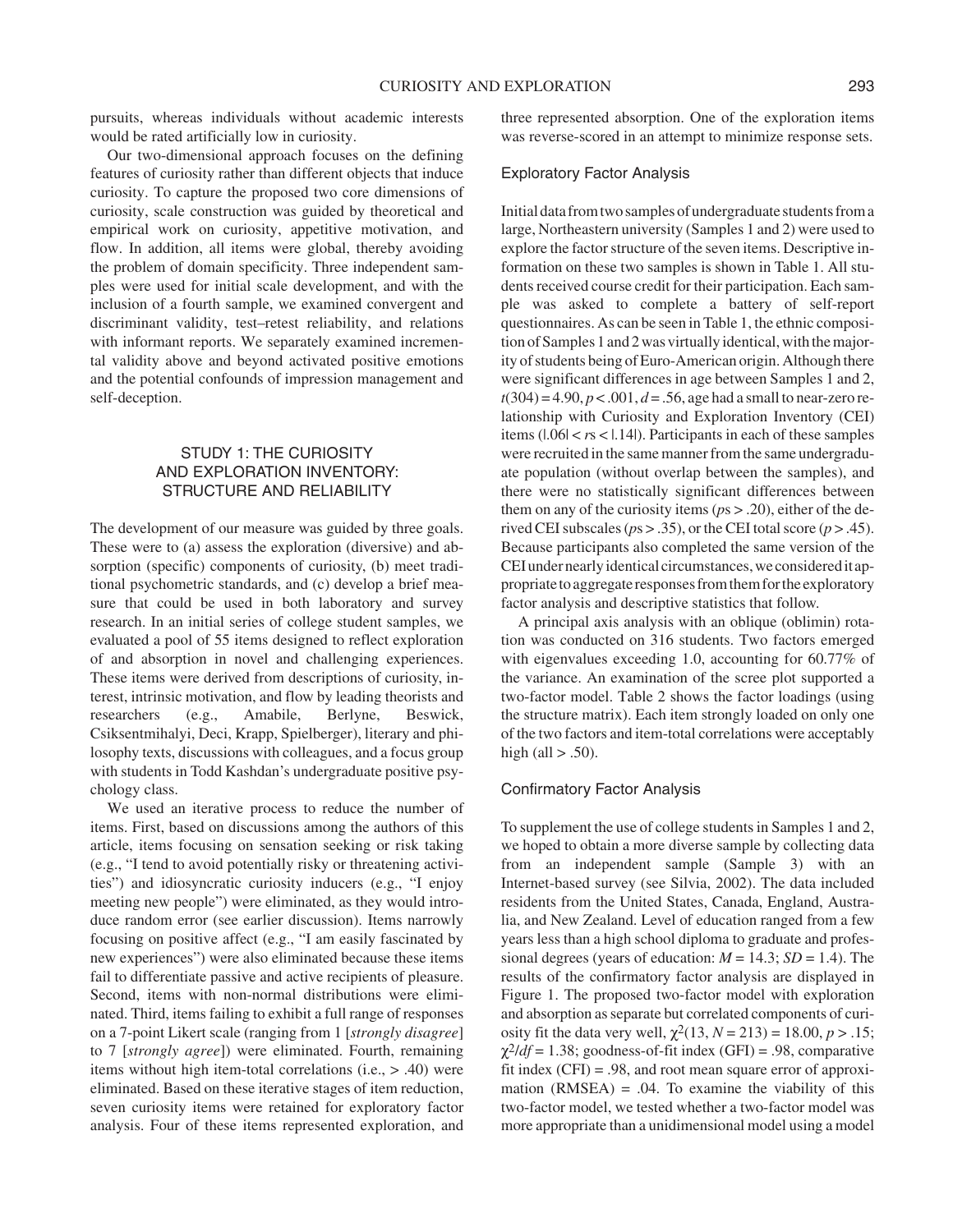|                      | Sample 1 <sup>a</sup> |          | Sample 2 <sup>b</sup> |          | Sample         | Sample 4 <sup>c</sup> |      | Sample 5 <sup>c</sup> |      |
|----------------------|-----------------------|----------|-----------------------|----------|----------------|-----------------------|------|-----------------------|------|
| Descriptive Data     |                       | $\%$     |                       | $\%$     | 3 <sup>c</sup> |                       | $\%$ |                       | $\%$ |
| $\boldsymbol{N}$     |                       |          |                       |          |                |                       |      |                       |      |
| Women                | 128                   |          | 71                    |          | 149            | 73                    |      | 48                    |      |
| Men                  | 73                    |          | 31                    |          | 64             | 25                    |      | 49                    |      |
| Missing              | 13                    |          | 1                     |          | $\theta$       | $\overline{2}$        |      | $\theta$              |      |
| Age                  |                       |          |                       |          |                |                       |      |                       |      |
| $\boldsymbol{M}$     | 20.86                 |          | 23.75                 |          | 24.60          | 24.28                 |      | 19.35                 |      |
| SD                   | 2.16                  |          | 5.91                  |          | 7.90           | 7.16                  |      | 2.16                  |      |
| Range                | 18 to 49              |          | 19 to 47              |          | 18 to 53       | 18 to 49              |      | 17 to 35              |      |
| Ethnicity            |                       |          |                       |          |                |                       |      |                       |      |
| EuroAmerican         | 134                   | 62.6     | 70                    | 68.0     |                | 74                    | 74.0 | 72                    | 74.2 |
| Asian American       | 15                    | 7.0      | 15                    | 14.6     |                | 6                     | 6.0  | 10                    | 10.3 |
| African American     | 14                    | 6.5      | 5                     | 4.9      |                | 6                     | 6.0  | 8                     | 8.2  |
| Hispanic American    | $\mathbf{0}$          | $\theta$ | $\mathbf{0}$          | $\Omega$ |                | $\overline{4}$        | 4.0  | $\overline{c}$        | 2.1  |
| Other                | 48                    | 22.4     | 13                    | 12.7     |                | 10                    | 10.0 | 5                     | 5.2  |
| Exploration subscale |                       |          |                       |          |                |                       |      |                       |      |
| $\boldsymbol{M}$     | 19.54                 |          | 19.68                 |          | 18.74          | 19.97                 |      | 19.87                 |      |
| SD                   | 3.84                  |          | 3.77                  |          | 3.10           | 4.23                  |      | 4.37                  |      |
| $\alpha$ coefficient | .69                   |          | .69                   |          | .63            | .74                   |      | .74                   |      |
| Absorption subscale  |                       |          |                       |          |                |                       |      |                       |      |
| $\boldsymbol{M}$     | 13.16                 |          | 13.53                 |          | 15.44          | 13.42                 |      | 13.67                 |      |
| SD                   | 3.46                  |          | 3.42                  |          | 3.76           | 3.66                  |      | 3.60                  |      |
| $\alpha$ coefficient | .65                   |          | .73                   |          | .73            | .73                   |      | .66                   |      |
| Total score          |                       |          |                       |          |                |                       |      |                       |      |
| $\boldsymbol{M}$     | 32.70                 |          | 33.21                 |          | 34.18          | 33.39                 |      | 33.54                 |      |
| SD                   | 6.52                  |          | 6.04                  |          | 5.62           | 6.85                  |      | 6.86                  |      |
| $\alpha$ coefficient | .76                   |          | .75                   |          | .72            | .80                   |      | .78                   |      |

**TABLE 1 Descriptive Statistics for the Curiosity and Exploration Inventory Across Samples**

*Note.* An em dash (—) indicates that data are not available.

aUniversity at Buffalo undergraduate sample. <sup>b</sup>University at Buffalo undergraduate sample. <sup>c</sup>Web-based survey (see Silvia, 2002). <sup>d</sup>University at Buffalo undergraduate sample. eUniversity at Buffalo undergraduate sample.

# **TABLE 2 Means, Standard Deviations, Factor Loadings for Oblimin-Rotated Exploratory Factor Analysis, and Item-Total Correlations for the CEI**

|                                                                                                                          | <b>Factor</b> Loading |            |      |      |     |
|--------------------------------------------------------------------------------------------------------------------------|-----------------------|------------|------|------|-----|
| <b>CEI</b> Items                                                                                                         | Exploration           | Absorption | M    | SD   | I-T |
| 1. I would describe myself as someone who actively seeks as much information as I<br>can in a new situation.             | .62                   | .37        | 5.28 | 1.39 | .62 |
| 2. When I am participating in an activity, I tend to get so involved that I lose track of<br>time.                       | .39                   | .55        | 4.51 | 1.41 | .62 |
| 3. I frequently find myself looking for new opportunities to grow as a person (e.g.,<br>information, people, resources). | .69                   | .32        | 4.93 | 1.26 | .63 |
| 4. I am <i>not</i> the type of person who probes deeply into new situations or things. <sup>2</sup>                      | .51                   | .13        | 3.09 | 1.46 | .79 |
| 5. When I am actively interested in something, it takes a great deal to interrupt me.                                    | .23                   | .64        | 4.46 | 1.52 | .62 |
| 6. My friends would describe me as someone who is "extremely intense" when in the<br>middle of doing something.          | .13                   | .82        | 4.32 | 1.51 | .58 |
| 7. Everywhere I go, I am out looking for new things or experiences.                                                      | .68                   | .35        | 4.45 | 1.42 | .60 |

*Note.*  $N = 316$ . Underlined values are the factor each item loads on the highest. Items were introduced in the same order above by the following: "Using the scale below, please respond to each statement according to how you would normally describe yourself." Responses were based on a 7-point Likert scale with three descriptors: 1 (*strongly disagree*), 4 (*neither agree nor disagree*), and 7 (*strongly agree*). CEI = Curiosity and Exploration Inventory; I-T = item-total correlation. <sup>a</sup>Item 4 was reverse scored; to reduce potential participant error in missing this reversed item, the word "*not*" is italicized.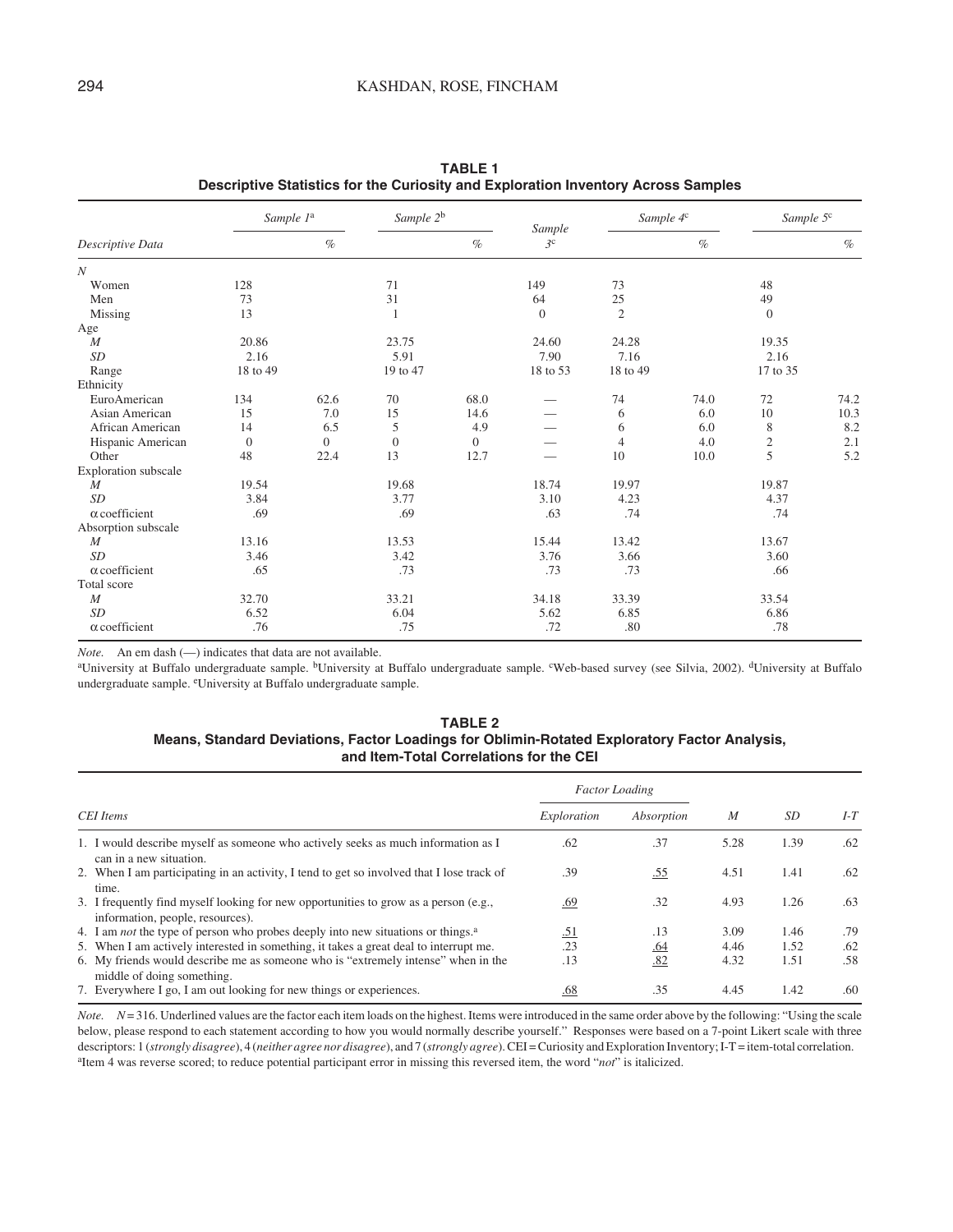

FIGURE 1 Confirmatory factor analysis of the Curiosity and Exploration Inventory ( $n = 213$ );  $\chi^2(13, N = 213) = 18.00, p > 0.15$ ;  $\chi^2/df = 1.38$ ; GFI = .98, CFI = .98, and RMSEA = .04. Regression weights shown are standardized, and Item 4 was reverse scored prior to analysis.

comparison procedure introduced by Bollen (1980). By comparing the hypothesized two-factor model to a model in which the zero order association between the two dimensions of curiosity is constrained to be one (thereby positing a single factor), two- and one-factor models can be compared directly by interpreting the change in chi-square (per change in *df*) as a chi-square statistic. When the association between exploration and absorption was constrained to unity, there was an acceptable fit to the data,  $\chi^2(14, N = 213) = 32.04, p < .005$ ;  $\chi^2/df = 2.29$ ; GFI = .92, CFI = .93, and RMSEA = .08. However, allowing exploration and absorption to covary freely resulted in a significant improvement in model fit,  $\chi^2(1, N =$  $213$ ) = 14.04,  $p < .001$ . Thus, the CEI measures two distinct but related components of curiosity.

#### Descriptive Statistics

As shown in Table 1, the means, standard deviations, and internal consistencies of each subscale and the total score were very similar for Samples 1, 2, and 3. Cronbach's  $\alpha$ s ranged from .63 to .74 for CEI–Exploration, from .66 to .73 for CEI–Absorption, and from .72 to .80 for CEI–total. These internal reliabilities were in the acceptable range for a research instrument (between.70 and .80, with slightly lower values being acceptable for shorter scales; John & Benet-Martinez, 2000; Nunnally, 1978) and did not demonstrate excessive homogeneity or item overlap (for critique of other curiosity scales, see Boyle, 1983). The average CEI item scores were slightly higher than the scale midpoint (approximately 4 to 5 on a 7-point Likert scale) with a full range of responses for each item.

Sex differences were found in Sample 2; men compared to women reported greater absorption,  $t(100) = 2.66$ ,  $p < .01$ , *d*  = .53; exploration, *t*(100) = 2.06, *p* < .05, *d* = .41; and CEI–total,  $t(100) = 2.66$ ,  $p < .01$ ,  $d = .53$ . Although similar trends were found for the other three samples, none was significant. If the sex difference found in Sample 2 proves to be a reliable finding, this is a difference that deserves more research attention in the future.

For the remainder of this article, we focus on the separate CEI dimensions of Exploration and Absorption; data on the total score can be obtained by contacting us (on average, effect sizes with the CEI–total were slightly larger than those shown with the CEI–Exploration).

#### Temporal Stability of the CEI

We examined whether curiosity was a stable character trait by testing the 1-month test–retest reliability of the CEI. Seventy-five of the 103 participants in Sample 2 completed the CEI at two separate time points. Test–retest reliability was high for the CEI–Exploration,  $r = .78$ ,  $p < .001$ , and CEI–Absorption,  $r = .74$ ,  $p < .001$ . Given the alpha reliabilities of our scale across studies (.63 to .80; see Table 1), the temporal stability correlations approached the maximum value.

# Convergence Between Self-Ratings and Informant Ratings of Curiosity

We examined whether other individuals corroborate respondent reports of curiosity. Participants in Sample 2  $(n = 43)$ were asked to have confidants complete questionnaires about them. To facilitate this process, the CEI items were reworded in the third person with appropriate male–female pronouns. Participants were instructed to hand envelopes to third-party informants. Informants were instructed to seal and sign the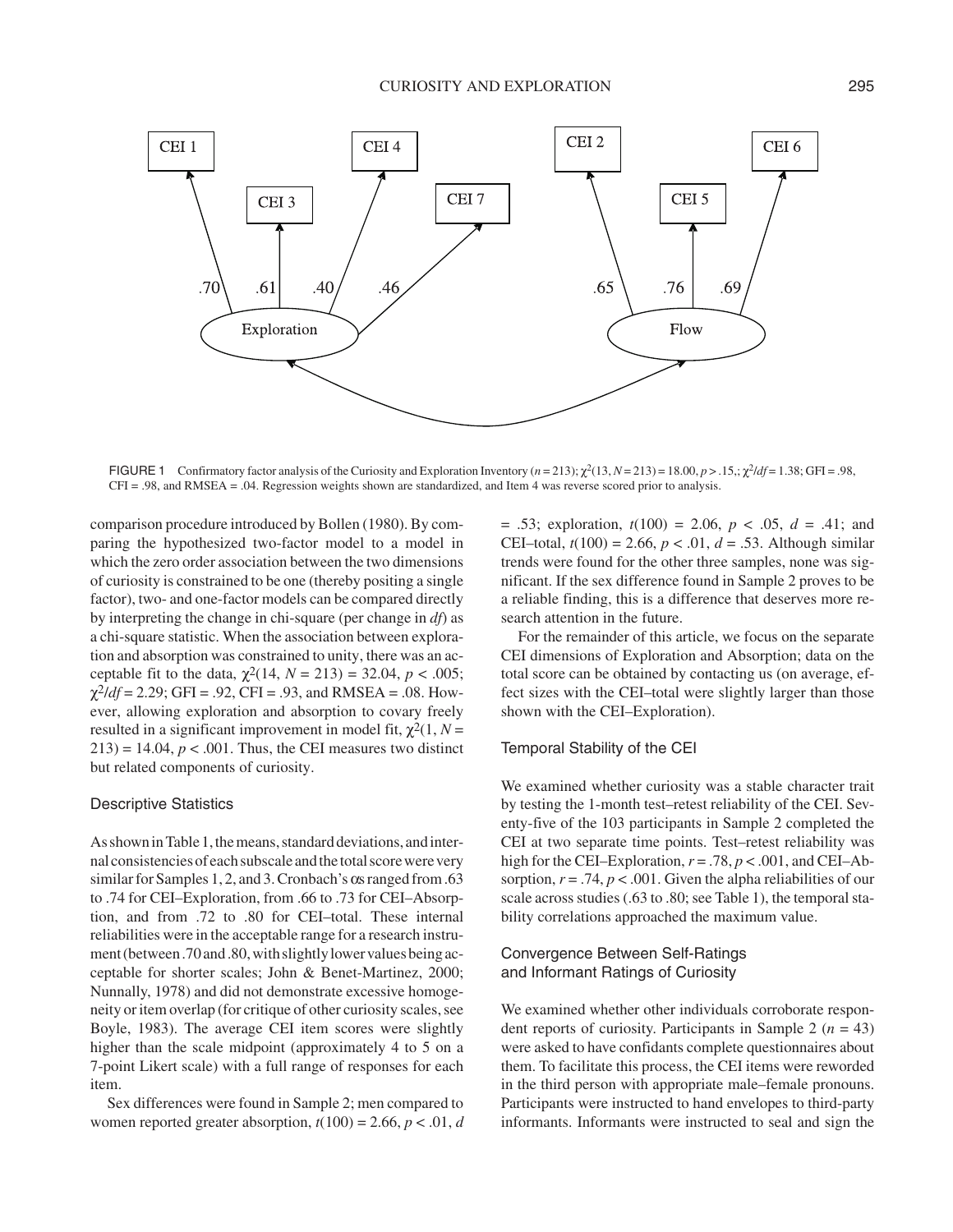envelope and return the packet to Todd Kashdan's campus mailbox or have the participant return the sealed envelope. Overall, 39 of 43 participants had an informant complete a packet.

Respondent and informant ratings were positively correlated for the CEI–Exploration,  $r = .34$ ,  $p < .05$ , and to a lesser degree with the CEI–Absorption,  $r = .24$ ,  $p > .10$ . These correlations are similar in size to correlations observed between informant reports and self-reports of other individual differences that are in large part internal experiences with varied behavioral manifestations (cf. Adams & John, 1997; McCullough, Emmons, & Tsang, 2002; Watson & Clark, 1991; Wink, 1991), supporting the validity of our measure. However, the absence of multiple informants prevented us from assessing the reliability of informant ratings. These findings are preliminary, and more work is needed on cross-informant convergence within existing relationships such as teacher–student, boss–worker, and romantic partners.

#### Summary

Initial findings demonstrate that the CEI assesses two meaningful, interrelated components of curiosity: Exploration and Absorption. Evidence for this two-dimensional structure was found in two independent samples. Furthermore, the CEI and its subscales appear to be internally consistent and temporally stable, and self-appraisals of curiosity are consistent with observer reports. In light of these promising findings, we turned to conduct one of the first systematic investigations of the nomological network of curiosity and its two proposed components.

# STUDY 2: CONVERGENT AND DISCRIMINANT VALIDITY

Study 2 investigated relationships between Exploration and Absorption with various measures of curiosity, affect, appetitive motivations, relevant attributes, and well-being. In addition, the differential validity of the Exploration and Absorption subscales was examined and tests of incremental validity beyond social desirability and positive affect.

Despite the different features of Exploration (general appetitive strivings for novelty and challenge irrespective of source) and Absorption (strong interest in exploring the properties of specific, impinging activity), they share a core component. Nonetheless, nearly all relationships with global self-report scales were expected to be larger with the less source-driven Exploration component. Strong positive relations were expected between each factor with other curiosity scales and weaker relations with isolated curiosity domains (e.g., sensation seeking). Fitting with descriptions of intrinsically motivating states (Amabile, 1983), both factors were expected to have strong positive relations with activated positive emotions (e.g., vitality, attentiveness, interest) and extraversion (a manifestation of trait positive affect; Carver, Sutton, & Scheier, 2000) and no relations with positive states with low energetic arousal. Given our conceptualization of curiosity with ties to the Behavioral Activation System Scale (BAS; Carver & White, 1994), both subscales were expected to have strong positive relations with appetitive motivation (i.e., Hope Scale, BAS Scale) and near-zero relations with the behavioral inhibition system (shown to be independent of the BAS; e.g., Carver & White, 1994). Strong relationships were also expected with the trait Openness to Experience, a supraordinate construct wherein curiosity serves as a lower order motivational component (McCrae & Costa, 1997). To a lesser extent, both subscales were expected to relate to introspective tendencies (a potential precursor to recognizing and integrating reward cues), time perspectives focusing on moment-to-moment hedonic experiences, and a positive future perspective (optimistic goal pursuit). There was no rationale for either scale to be related with other Big Five traits.

To extend prior work on curiosity and negative affect primarily focused on boredom and global anxiety (e.g., Cacioppo, Petty, Feinstein, & Jarvis, 1996; Peters, 1978), we expected exploration to be negatively related to social anxiety because interpersonal reinforcers are powerful contributors to well-being (Myers & Diener, 1995), and social fears can interfere with social pursuit and engagement (Kashdan, 2002, in press).

A recent study found Openness to Experience to uniquely predict greater psychological well-being beyond other core personality traits (Keyes, Shmotkin, & Ryff, 2002); no relationships were found with life satisfaction. Thus, we expected a large positive relation between Exploration and an index of global positive subjective experiences and no relation with life satisfaction.

We tested the differential validity of Exploration and Absorption by examining unique variance. As for Absorption, after controlling for Exploration, strong relationships were expected with idiosyncratic novel and challenging experiences. In this study, we used an open-ended assessment of idiographic personal strivings and with this information evaluated the ratio of approach to avoidance strivings and had participants evaluate each striving on perceived progress, effort, purpose, commitment, and joy from success (Emmons, 1986). In contrast, after statistically controlling for Absorption, we expected Exploration to sustain relations with indexes of appetitive motivation and global questionnaires capturing the essential features of subjective well-being (high activated positive affect, low negative affect, and positive cognitive appraisals; e.g., Kashdan, 2004a).

Measures of virtuous qualities such as curiosity can be expected to be associated with reporting of other positive characteristics. We therefore controlled for social desirability in examining many of the outlined hypotheses, but we expected curiosity to retain significant findings. As a more robust test of incremental validity, we examined whether curiosity pre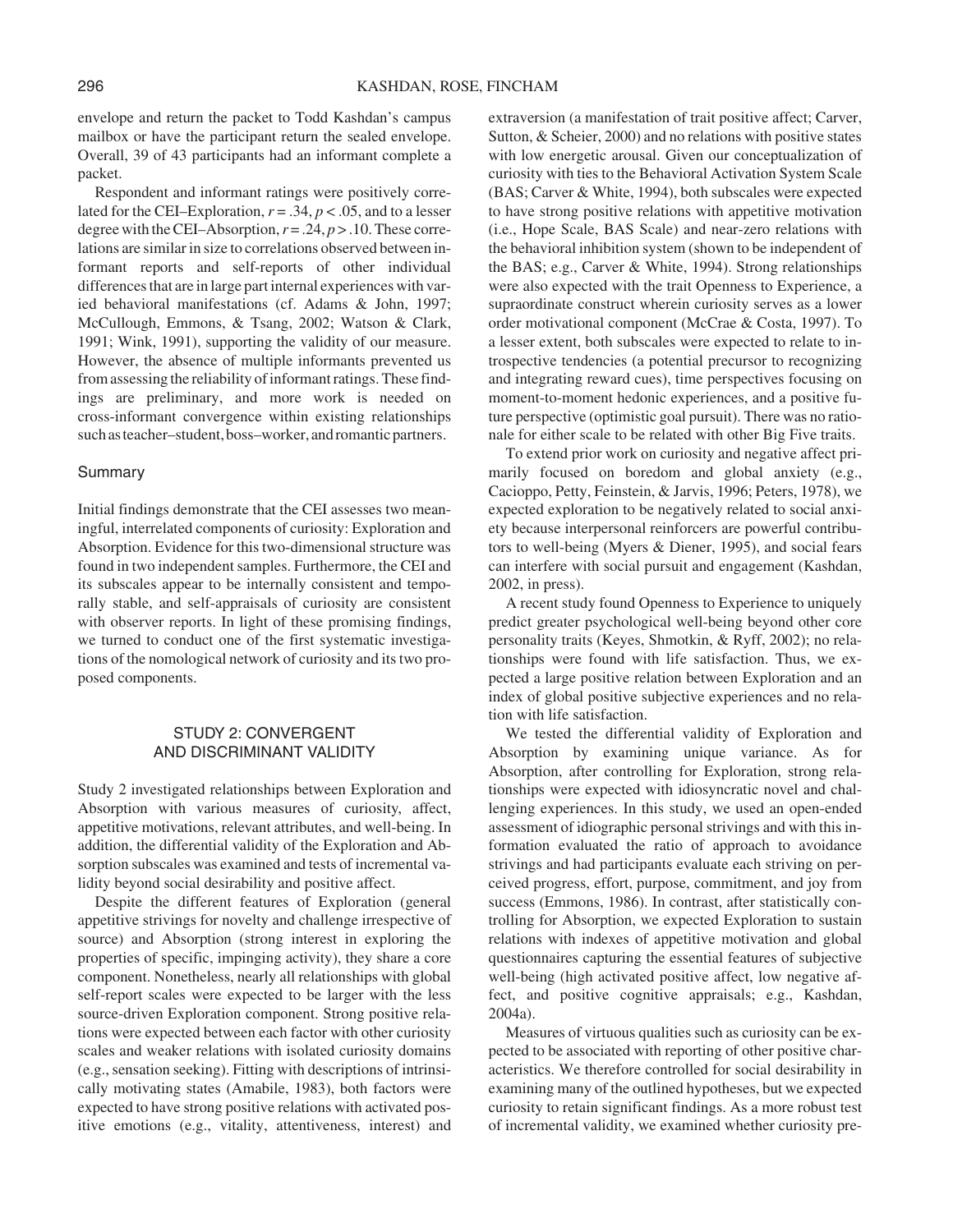dicted a variety of constructs independent of the overlapping construct of activated positive affect (e.g., excitement, joy). Empirical work on curiosity lags substantially behind that on positive affect; thus, we needed to consider the possibility that the correlates of curiosity may be subsumed by positive affect. We expected the removal of variance attributable to positive affect to decrease the strength of CEI correlates. However, we hypothesized that the CEI would continue to retain significant relationships with other curiosity measures, indexes of goal-oriented motivation, and psychopathological domains proposed to thwart curiosity.

To test construct validity, we utilized Samples 1 and 2 and two additional samples of undergraduate students from a large, Northeastern university. Sample 4 comprised 100 undergraduate students who received course credit for their participation. Sample 5 consisted of persons currently in romantic relationships. We report the details and findings of this experiment in Study 3.

# Method

# **Participants**

Table 1 presents descriptive data on Samples 1 to 5. Four Samples (1, 2, 4, 5) were used to test construct validity. As shown in Table 1, the reliability of the CEI was again acceptable in Samples 4 and 5. Additionally, the CEI subscales were positively correlated in Sample 4, *r* = .51, *p* < .001, and Sample 5, *r* = .48, *p* < .001. Samples 1, 2, 4, and 5 each received different sets of self-report questionnaires. An indicator of the specific sample that provided the data follows all reported findings. Findings presented from these 5 independent samples have not been previously published.

# Convergent and Discriminant Self-Report **Scales**

Curiosity scales. The 10-item STCI–Trait (Spielberger, 1979) assessed general interest and curiosity. The 20-item Melbourne Curiosity Inventory (Naylor, 1981) assessed tendencies to experience curiosity and explore the environment. The 30-item Work Preference Inventory (WPI; Amabile, Hill, Hennessey, & Tighe, 1994) measured motivational orientations in work/school. As part of the WPI, the Intrinsic Motivation scale has two subscales: Enjoyment and Challenge. We used the total score of the Extrinsic Motivation scale, tapping external recognition and incentives.

Curiosity-relevant scales. The 40-item Sensation-Seeking Scale Version V (Zuckerman et al., 1978) assessed a willingness to accept risks and danger to obtain novelty (experience seeking, thrill and adventure seeking, disinhibition, boredom susceptibility). Both the 18-item and 34-item Need for Cognition Scale (Cacioppo & Petty, 1982)

were administered to assess general tendencies to enjoy effortful cognitive and intellectual activities. The 28-item Boredom Proneness Scale (Farmer & Sundberg, 1986) measured general tendencies to experience boredom.

Affect scales. The 20-item trait Positive and Negative Affect Schedule (PANAS; Watson, Clark, & Tellegen, 1988) assessed general activated affective states. We measured deactivated positive (e.g., calm, relaxed, serene) and negative (e.g., bored, droopy, tired) affect with adjunct five-item subscales (see Barrett & Russell, 1998). The seven-item Subjective Vitality Scale (Ryan & Fredrick, 1997) measured energy, representing an activated form of positive affect. The 10-item trait State–Trait Anxiety Inventory (Spielberger, Gorsuch, Lushene, Vagg, & Jacobs, 1983) assessed anxiety. The 19-item Social Interaction Anxiety Scale (Mattick & Clarke, 1998) assessed social interaction anxiety (e.g., distress when initiating and maintaining conversations).

Well-being scales. The five-item Satisfaction With Life Scale (SWLS; Diener, Emmons, Larsen, & Grifin, 1985) assessed cognitive appraisals about one's life. The 18-item Well-Being scale (WBS; Tellegen, 1982) measured tendencies to feel good about oneself and the future and general joyfulness. Whereas the WBS measures the affective and cognitive components of happiness, the SWLS is circumscribed to cognitive self-evaluations.

Appetitive motivation scales. The eight-item trait Hope Scale (Snyder et al., 1991) assessed beliefs that goals can be obtained through effort (i.e., agency) and that obstacles can be circumvented (i.e., pathways); we used the total score. The 13-item BAS Scale (Carver & White, 1994) measured three factors: (a) reward responsiveness or reactivity to rewarding opportunities; (b) drive or reward-seeking efforts, and (c) fun seeking or the propensity to be spontaneous and engage in enjoyable activities. The adjunct seven-item Behavioral Inhibition System Scale (Carver & White, 1994) measured sensitivities to cues of punishment and unpleasant consequences.

Big Five personality dimensions. The five-factor model of personality, including Openness to Experience, Extraversion, Agreeableness, Neuroticism, and Conscientiousness was measured with the 54-item Big Five Inventory (John, Donahue, & Kentle, 1991).

Personality attributes. The 10-item Private Self-Consciousness subscale of the Self-Consciousness Scale (Scheier & Carver, 1985) assessed introspective tendencies. We assessed two positive time orientations using the 56-item Zimbardo Time Perspective Inventory (Zimbardo & Boyd, 1999): (a) Present Hedonistic (living in the moment for immediate pleasures) and (b) Future (willingness to prepare for long-term efforts and goals).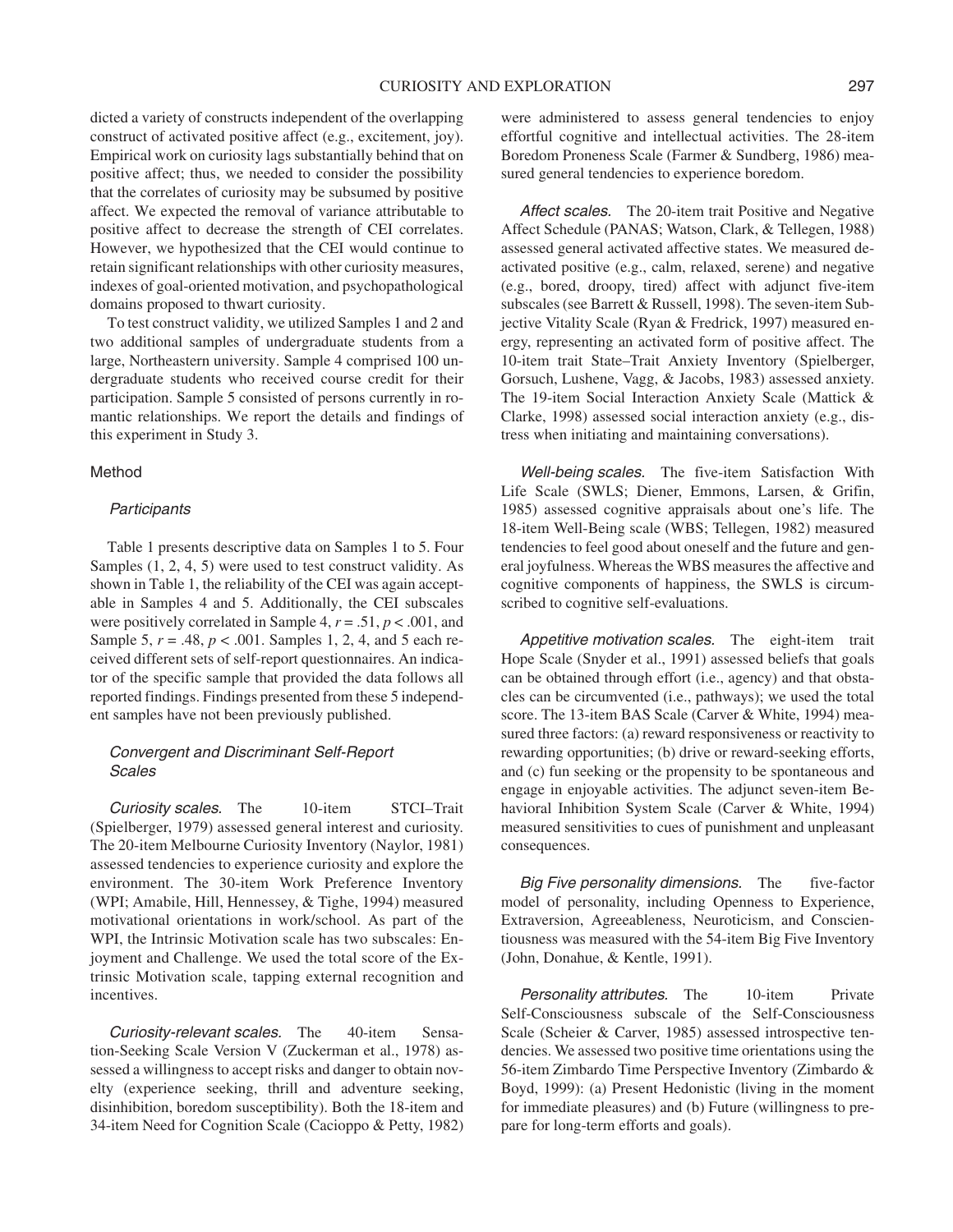Social desirability scales. The 40-item Balanced Inventory of Desirable Responding (Paulhus, 1984) assessed both impression management (i.e., presenting oneself in an unrealistically favorable light) and self-deception (i.e., denying universally true but potentially threatening self-descriptions). The 60-item Self-Presentation Style Questionnaire (Roth, Harris, & Snyder, 1988) assessed the same response styles, referring to them as attributive and repudiative tactics, respectively.

#### Striving Assessment Packet

Each participant was provided with an open-ended format to generate a list of eight goals or strivings that describe what underlies their everyday actions and behaviors (for more details, see Emmons, 1986, 1989). They were given an instruction page that defined personal strivings ("an objective that you are typically trying to accomplish or attain"), provided examples (e.g., "I typically try to eat a healthy, nutritious diet"), and told them that strivings could be positive or negative, something that is approached or avoided. Similar to reports by Emmons (1986), none of our participants had difficulty generating eight strivings. After listing their strivings, participants completed a rating form for each of their strivings. For this study, participants rated six dimensions concerning their feelings and experiences with each striving: progress (over the past month), effort (personal resources devoted to pursuit), interpersonal resources (helpful support and advice from others), purpose (sense of purpose), commitment (commitment to goal pursuit), and enjoyment (pleasure when successful).

Each participant's eight strivings were coded as either approach or avoidance by two trained, independent raters. Using Cohen's Kappa, interrater reliability was excellent at .94. We created a striving index by aggregating the number of approach strivings.

## **Results**

#### Overview of Analyses

We computed bivariate correlations between the CEI–Exploration and Absorption with other measures. Partial correlations were also computed between the CEI–Exploration and Absorption with other scales controlling for shared variance between the two CEI subscales. We examined significant differences in the magnitude of these dependent correlations (where appropriate) using one-tailed *t* tests (for a test of differences in dependent correlations, see Williams, 1959; Howell, 1997). Finally, incremental tests were conducted by statistically controlling for social desirability and positive affect. We only mention correlations of > .20 as having possible functional significance.

#### Convergent and Discriminant Correlations

Convergent validity. Table 3 reports the specific correlations between Exploration and Absorption with the scales described in the last section. As hypothesized, both Exploration and Absorption show the strongest positive correlations with other curiosity measures, Openness to Experience, and slightly lower, albeit large correlations with domain-specific curiosity scales (i.e., sensation seeking, need for cognition), appetitive motivations (Hope and BAS Scale), and activated positive affective states. Expected positive relationships were also found with introspective tendencies and positive time perspectives (see Personality Attributes section). Only Exploration exhibited significant positive relations with the BAS-Reward Responsiveness subscale and negative relations with boredom proneness, social anxiety, and trait anxiety.

Fitting with the non-source-driven features of the exploration component, most bivariate correlations were higher for Exploration compared to Absorption. Using tests of dependent correlations, exploration had significantly stronger relationships with curiosity scales (i.e., STCI and Melbourne Curiosity Inventory;  $ps < .05$ ), boredom proneness ( $p < .001$ ), activated positive affective states (i.e., PANAS–activated Positive Affect [PA] and Subjective Vitality Scale; *p*s < .05), social anxiety ( $p < .001$ ), trait anxiety ( $p < .001$ ), deactivated negative affective states  $(p=.01)$ , well-being (i.e., Well-Being) Scale and Satisfaction With Life Scale; *p*s < .05), and appetitive motivation (i.e., Hope Scale;  $p < .05$ ). The reader may contact us for details on specific *t* tests.

Relationships with strivings. As an open-format measure, this was the only scale (Striving Assessment Packet; Emmons, 1986) focusing on idiographic experiences. Consistent with our theory, Absorption, which taps specific curiosity, was positively related to each of the beneficial feelings, thoughts, and behaviors associated with strivings. Although Exploration was positively related to striving purpose, commitment, and enjoyment, these relationships became nonsignificant after controlling for Absorption. Furthermore, the number of approach (compared to avoidance) strivings endorsed by participants had a positive relationship with Absorption but not Exploration. The small to moderate magnitude of correlations between strivings and curiosity scales may be a result of the striving assessment format. Respondents can write about any striving they desire and approach strivings are not necessarily related to novelty, challenge, excitement, or personal growth. For example, many respondents listed eating healthy meals, getting a good grade in biology, and being a good friend. Although these are all positive approach strivings, they are somewhat mundane.

Discriminant validity. As expected, negligible relationships were found between Absorption and Exploration with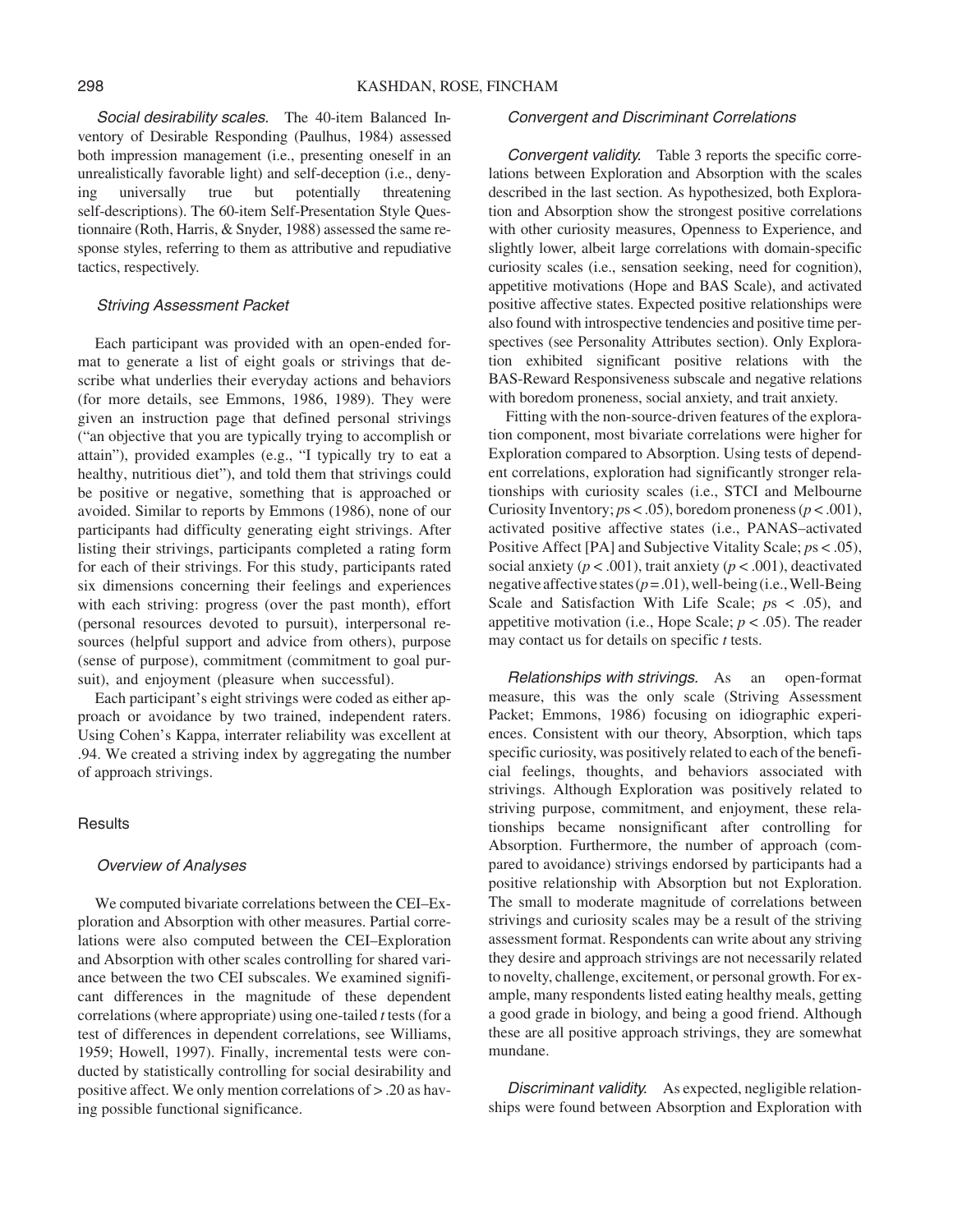# CURIOSITY AND EXPLORATION 299

#### **TABLE 3**

**Correlations and Partial Correlations of the CEI With Various Self-Report and Striving Assessment Scales**

|                                                                               | r With                 | pr Control for         | r With          | pr Control for |
|-------------------------------------------------------------------------------|------------------------|------------------------|-----------------|----------------|
| Scale<br>Sample                                                               | CEI-Exploration        | Absorption             | CEI-Absorption  | Exploration    |
| Curiosity                                                                     |                        |                        |                 |                |
| <b>STCI</b> Curiosity<br>$\mathbf{1}$                                         | $.56***$               | $.44***$               | .42***          | $.15*$         |
| $\mathfrak{2}$<br><b>MCI</b> Curiosity                                        | $.71***$               | $.64***$               | $.57***$        | .43***         |
| Work Preference Inventory                                                     |                        |                        |                 |                |
| <b>Intrinsic Orientation</b><br>$\mathfrak{2}$                                | $.65***$               | $.56***$               | $.54***$        | $.40***$       |
| $\overline{c}$<br>Enjoyment                                                   | $.56***$               | $.44***$               | $.45***$        | $.30**$        |
| Challenge<br>$\mathfrak{2}$                                                   | $.54***$               | $.43***$               | $.45***$        | $.30**$        |
| $\overline{c}$<br><b>Extrinsic Orientation</b>                                | $-.02$                 | $-.02$                 | $-.06$          | $-.06$         |
| <b>Curiosity Relevant</b>                                                     |                        |                        |                 |                |
| <b>Boredom Proneness Scale</b><br>$\mathbf{1}$                                | $-.41***$              | $-.40***$              | $-.19**$        | .08            |
| Need for Cognition                                                            |                        |                        |                 |                |
| 34-item <sup>a</sup><br>2                                                     | $.54***$               | $.41**$                | $.41**$         | .15            |
| $18$ -item $b$<br>$\mathfrak{2}$                                              | $.43***$               | $.37**$                | $.29*$          | .19            |
| $\mathfrak{2}$<br>Sensation Seeking Scale-V                                   | $.31**$                | .16                    | $.37***$        | .18            |
| $\mathfrak{2}$<br><b>Experience Seeking</b>                                   | $.40***$               | $.29**$                | $.33**$         | $.21*$         |
| $\mathfrak{2}$<br>Thrill-Seeking                                              | $.34***$               | $.24*$                 | $.31**$         | .18            |
| $\mathfrak{2}$<br>Disinhibition                                               | .01                    | $-.11$                 | $.23*$          | $.25*$         |
| $\mathfrak{2}$<br><b>Boredom Susceptibility</b>                               | .13                    | .00                    | $.21*$          | $.21*$         |
| Affect                                                                        |                        |                        |                 |                |
| PANAS-Activated PA<br>1                                                       | $.44***$<br>$.15*$     | $.33***$<br>$.14*$     | $.33***$        | .09            |
| PANAS-Deactivated PA<br>1                                                     |                        |                        | .09             | $-.02$         |
| PANAS-Activated NA<br>1<br>PANAS-Deactivated NA<br>1                          | $-.22***$<br>$-.36***$ | $-.28***$<br>$-.29***$ | .01<br>$-.22**$ | $.18*$<br>.00  |
| 1                                                                             | $.38***$               | $.31***$               | $.21*$          | $-.06$         |
| Subjective Vitality Scale<br>$\overline{4}$                                   | .49***                 | $.45***$               | $.25***$        | .02            |
| <b>STAI Anxiety</b><br>$\mathbf{1}$                                           | $-.29***$              | $-.28***$              | $-.10$          | .08            |
| <b>SIAS</b> Social Anxiety<br>1                                               | $-.43***$              | $-.49***$              | $-.18**$        | .09            |
| $\overline{4}$                                                                | $-.39***$              | $-.35***$              | $-.04$          | $.25*$         |
| Well-Being Scales                                                             |                        |                        |                 |                |
| Satisfaction With Life Scale<br>1                                             | $.19**$                | $.19**$                | .06             | $-.06$         |
| Well-Being Scale<br>1                                                         | $.38***$               | $.34***$               | $.23**$         | .00            |
| Appetitive Motivation                                                         |                        |                        |                 |                |
| Hope Scale<br>1                                                               | .43***                 | $.33***$               | $.31***$        | .07            |
| <b>BAS</b> Scale<br>1                                                         | $.33***$               | $.25***$               | $.26***$        | .06            |
| 5                                                                             | $.36***$               | $.27**$                | $.29**$         | .14            |
| $\mathbf{1}$<br>Reward Responsive                                             | $.25***$               | $.24**$                | $.14*$          | $-.02$         |
| 5                                                                             | $.33***$               | $.30**$                | .13             | $-.03$         |
| $\mathbf{1}$<br>Drive                                                         | $.26***$               | $.15*$                 | $.26***$        | .12            |
| 5                                                                             | $.23*$                 | .18                    | .16             | .06            |
| Fun Seeking<br>$\mathbf{1}$                                                   | .29***                 | $.21**$                | $.23**$         | .05            |
| 5                                                                             | $.31**$                | .16                    | $.39***$        | $.28**$        |
| <b>Aversive Motivation</b>                                                    |                        |                        |                 |                |
| <b>BIS</b> Scale<br>$\mathbf{1}$                                              | $-.20**$               | $-.21**$               | $-.05$          | .09            |
| 5                                                                             | .02                    | .09                    | $-.12$          | $-.15$         |
| <b>Big Five</b>                                                               |                        |                        |                 |                |
| 2<br>Openness to Experience                                                   | $.54***$               | $.44***$               | $.45***$        | $.28**$        |
| $\sqrt{2}$<br>Extraversion                                                    | $.25*$                 | .19                    | $.21*$          | .11            |
| $\overline{c}$<br>Agreeableness                                               | $.21*$                 | $.17\,$                | .13             | .04            |
| $\mathfrak{2}$<br>Conscientiousness                                           | .16                    | .12                    | .12             | .05            |
| Neuroticism<br>$\mathfrak{2}$                                                 | $-.21*$                | $-.26**$               | .05             | .18            |
| <b>Personality Attributes</b>                                                 |                        |                        |                 |                |
| $\mathfrak{2}$<br>Private Self-Consciousness                                  | $.38***$               | $.29**$                | $.27**$         | .15            |
| ZTPI-Present Hedonistic<br>$\overline{4}$                                     | $.25*$                 | .16                    | $.26**$         | .15            |
| ZTPI-Future<br>$\overline{4}$                                                 | $.25*$                 | .16                    | $.21*$          | .09            |
| Social Desirability                                                           |                        |                        |                 |                |
| <b>BIDR-Impression</b><br>4                                                   | .14                    | .12                    | $.08\,$         | .02            |
| Management                                                                    |                        |                        |                 |                |
| BIDR-Self-Deception<br>4                                                      | $.36***$               | $.28**$                | .16             | .02            |
| SPSQ-Attributive Tactics<br>$\mathbf{1}$                                      | $.15*$                 | .11                    | .11             | .02            |
| SPSQ-Repudiative Tactics<br>$\mathbf{1}$<br><b>Striving Assessment Packet</b> | $-.01$                 | .07                    | $-.08$          | $-.10$         |

*(continued)*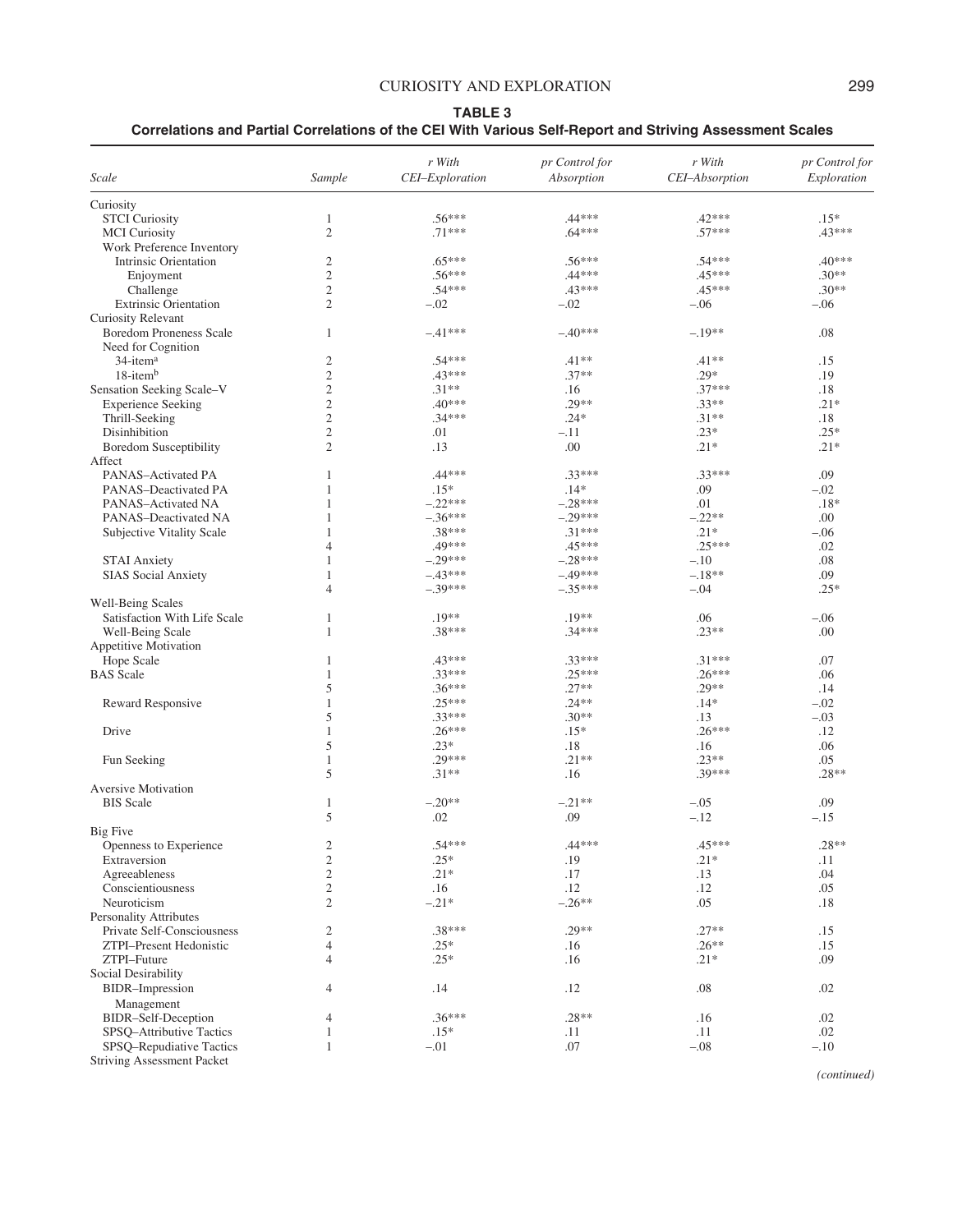| Scale                          | Sample | r With<br>CEI-Exploration | pr Control for<br>Absorption | r With<br>CEI-Absorption | pr Control for<br>Exploration |
|--------------------------------|--------|---------------------------|------------------------------|--------------------------|-------------------------------|
| Approach Striving Index        |        | .15                       | .04                          | $.25*$                   | $.20*$                        |
| Progress                       |        | .12                       | $-.01$                       | $.27**$                  | $.25*$                        |
| Effort                         |        | .12                       | .00                          | $.24*$                   | $.21*$                        |
| <b>Interpersonal Resources</b> |        | .16                       | .04                          | $.27**$                  | $.22*$                        |
| Purpose                        |        | $.26*$                    | .10                          | $.37***$                 | $.29**$                       |
| Commitment                     |        | $.24*$                    | .10                          | $.32**$                  | $.24*$                        |
| Enjoyment                      |        | $.22*$                    | .11                          | $.27**$                  | .19                           |

**TABLE 3 (Continued)**

*Note.* Ns for Samples 1, 2, 4, and 5 are 214, 103, 100, and 97, respectively (other descriptive data are reported in Table 1). Correlations between CEI subscales for each of the Samples were .55, .41, .51, and .48, respectively. CEI = Curiosity and Exploration Inventory; STCI = State–Trait Curiosity Inventory; MCI = Melbourne Curiosity Inventory; PANAS = Positive and Negative Affect Schedule; PA = Positive Affect; NA = Negative Affect; STAI = State–Trait Anxiety Inventory; SIAS = Social Interaction Anxiety Scale; BAS = Behavioral Activation System; BIS = Behavioral Inhibition System; ZTPI = Zimbardo Time Perspective Inventory; BIDR = Balanced Inventory of Desirable Responding; SPSQ = Self-Presentation Style Questionnaire.  $^{a}N = 59.$   $^{b}N = 43.$ 

\**p* < .05. \*\**p* < .01. \*\*\**p* < .001.

the behavioral inhibition system, extrinsic motivation, and the Big Five factors of Conscientiousness and Agreeableness. Although Absorption had no relationships, Exploration had small, although significant, negative relationships with indexes of global negative affect (i.e., PANAS and Neuroticism; see Table 3).

Relationships with the Big Five personality dimensions. To test whether curiosity simply reflected the Big Five, a simultaneous regression analysis was conducted with the Big Five entered as a single block to predict CEI–total. The Big Five explained a moderately large proportion of variance in the CEI,  $R^2 = .39$ ,  $F(5, 93) = 11.85$ ,  $p < .001$ ,  $d =$ .84. However, the only unique predictor was Openness, partial correlation  $(pr) = .57$ ,  $p < .001$ . Because variance from a higher order factor (Openness) was removed from a lower order factor (curiosity), it was surprising that the model only explained 39% of the CEI's variance. These findings indicate that there is variance associated with curiosity beyond that which could be attributed to the Big Five.

# Unique Variance Attributable to Exploration and Absorption

Compared to Absorption, we expected Exploration to have stronger relationships with nearly all global measures. After controlling for the variance shared by these subscales, both were positively related to all curiosity scales and most curiosity-relevant scales (see partial correlations in Table 3). These results provide some evidence that both components are independently tapping curiosity experiences. On partialing out shared variance, Exploration had stronger relationships with all scales expected to converge with curiosity compared to Absorption. Differences between the Exploration and Absorption partial correlations were significant (*p*s < .05) except for sensation seeking, time perspectives, and all Sample 5 BAS scales (except Reward Responsiveness). Exploration appeared to be the driving force of relationships be-

tween the CEI and greater positive subjective experiences and appetitive motivations and less social anxiety symptoms.

As for our idiographic assessment of personal strivings, Absorption had significantly stronger relationships than Exploration with four of six striving dimensions (*p*s < .05). The difference between Absorption and Exploration correlates on the ratio of approach strivings was near significance  $(p = .06)$ . Thus, Absorption was the driving force behind associations between strivings and curiosity.

#### Incremental Validity

Social desirability. Exploration demonstrated small to moderate positive correlations with two of four social desirability scales. Separate analyses were conducted to control for these scales. These analyses show that the CEI retained all significant relationships (i.e., STCI,  $pr = .50$ ,  $p < .001$ ; Vitality Scale, *pr* = .35, *p* < .001; Present-Hedonistic Time Perspective,  $pr = .36$ ,  $p < .001$ ; Future Time Perspective,  $pr =$ .21, *p* < .05; and Social Interaction Anxiety Scale, *pr* = –.19, *p* < .05). Removing variance associated with attributive self-presentation tactics had virtually no impact on the strength of CEI correlates (compare Tables 3 and 4).

Positive affect. Table 4 also shows the results of analyses in which variance attributable to positive affect was partialed out. These analyses showed that the four-item Exploration scale retained significant positive relationships with all curiosity measures, most appetitive motivation scales, and negative relationships with boredom proneness and social anxiety. After removing the PANAS–PA items that are functionally equivalent to curiosity ("interested" and "attentive"), controlling for positive affect had a reduced influence on CEI correlates (see third column of Table 4). Although positive affect is a primary component of well-being and appetitive motivational orientations, the CEI maintained significant relationships with the Well-Being Scale, the BAS Scale, and the Hope Scale.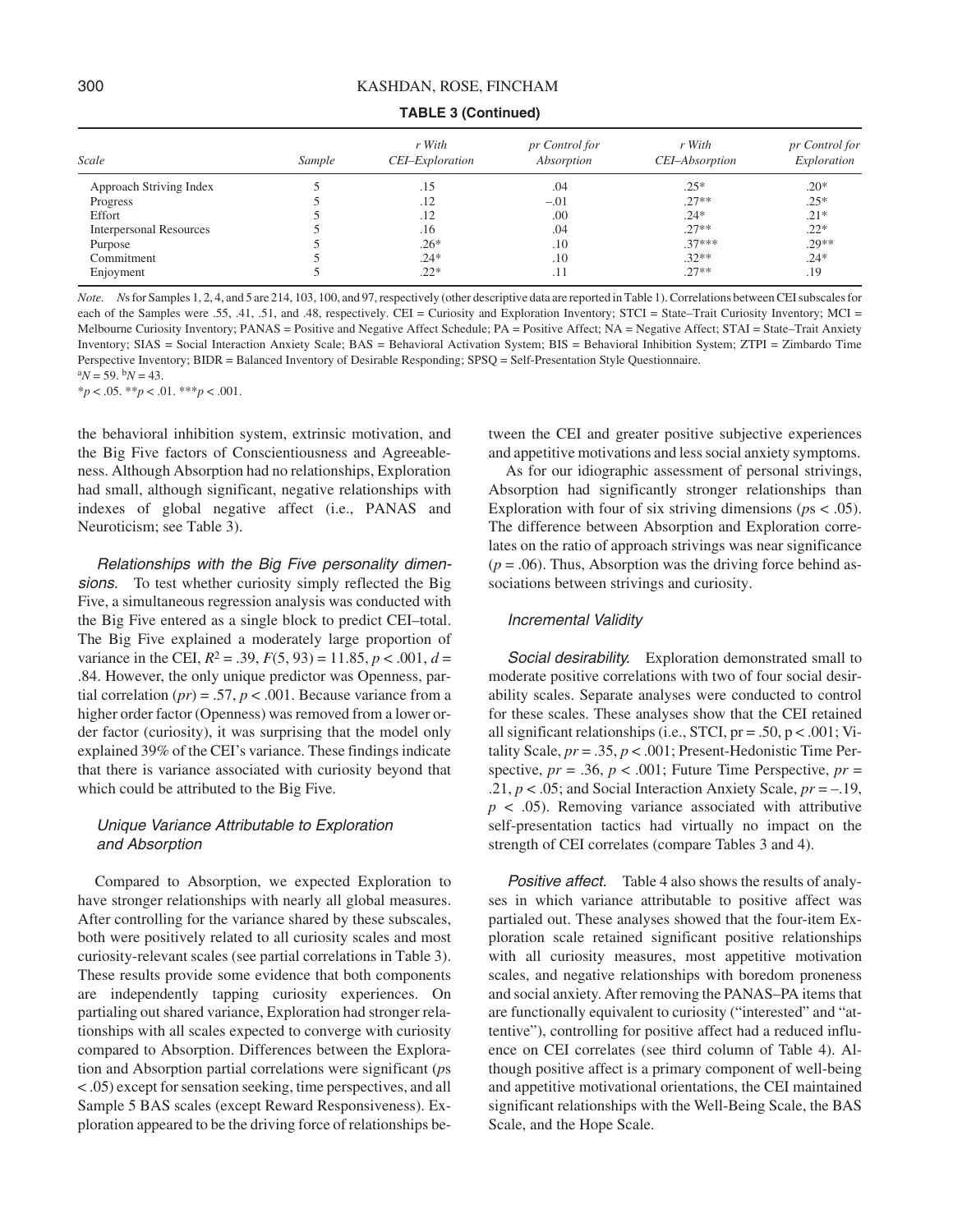#### GENERAL DISCUSSION

The primary goals of these studies were to examine the nature of curiosity within the context of a new theoretical framework. We described two different components of curiosity and examined their viability. Diversive curiosity or exploration entails scanning, recognizing, pursuing, and allocating personal resources (e.g., attention) to novel and challenging experiences, regardless of source. Engagement in well-defined activity brings with it specific curiosity and exploration and entails flow-like absorption and investigative behaviors resulting in discovery, pleasure, and skill usage. These two components of curiosity can lead to learning and a sense of mastery by the successful integration of new experiences and the notion that curiosity begets further curiosity. In contrast to other curiosity models (e.g., Berylne, 1960, 1971; Loewenstein, 1994), we have provided theoretical arguments and data to show that higher levels of curiosity constitute an intensely pleasant dimension of human functioning. Based on our model, we would hypothesize that the greatest rewards come from the process of integrating novel and challenging experiences rather than the affect associated with it.

To evaluate our theoretical model and examine the nomological network of curiosity, we developed the brief multidimensional CEI. Although this is only the first stage of research using the CEI, the theoretical model underlying its development, the convergence of self-reports and informant reports, its relative freedom from the effects of social desirability, and its incremental validity beyond the more established, related construct of positive affect lead us to believe that the CEI has the potential to advance understanding of curiosity. The studies reported show that the CEI is a psychometrically sound measure of stable, individual differences in two dimensions of curiosity: exploratory tendencies and the propensity to experience flow states.

#### Nomological Network of Curiosity

Consistent with prior theory and research on curiosity-related constructs (e.g., Amabile, 1993; Fredrickson, 1998), our findings indicate that being curious is associated with positive subjective experiences; positive evaluations of the self, world, and future; beliefs that goals are attainable and obstacles can be circumvented; general tendencies to enjoy effortful cognitive endeavors and be open to new experiences and ideas; and self-determined tendencies to recognize, pursue, and thrive in pleasure, excitement, and challenge. Curiosity was also negatively related to social anxiety, boredom, anxiety, and apathy, which have all been shown to thwart the self-regulation of attentional resources and learning (e.g., Csiksentmihalyi, 1990). Finally, the CEI was not related to constructs hypothesized to have no relations with curiosity-related constructs such as the behavioral inhibition system, extrinsic motivational orientations, and deactivated positive affective states. As evidence of the distinctiveness of the CEI (and curiosity) from other positive psychological constructs, factor-analytic studies have indicated that measures of hope, optimism, positive affect, well-being, and life satisfaction all load onto a single global factor, whereas the CEI loads onto an independent factor (Kashdan, 2002, in press).

**TABLE 4 Partial Correlations for Curiosity and Exploration I nvenotry–Exploration With Relevant Variables Controlling for Social Desirability and Positive Affect**

|                                  | <b>Partial Correlations</b>            |                             |                                                                |  |  |  |
|----------------------------------|----------------------------------------|-----------------------------|----------------------------------------------------------------|--|--|--|
| Variable                         | Controlling for<br>Social Desirability | Controlling for<br>PANAS-PA | Controlling for Eight-Item<br>Version of PANAS-PA <sup>a</sup> |  |  |  |
| Self-Presentation Style          |                                        | .00                         | .04                                                            |  |  |  |
| PANAS-Activated PA               | .43***                                 |                             |                                                                |  |  |  |
| PANAS-Deactivated PA             | .12                                    | $-.12$                      | $-.04$                                                         |  |  |  |
| PANAS-Activated NA               | $-.19$                                 | $-.11$                      | $-.17*$                                                        |  |  |  |
| PANAS-Deactivated NA             | $-.33***$                              | $-.16*$                     | $-.25***$                                                      |  |  |  |
| Social Interaction Anxiety Scale | $-.37***$                              | $-.25***$                   | $-.33***$                                                      |  |  |  |
| STAI-Trait                       | $-.26***$                              | $-.10$                      | $-.17*$                                                        |  |  |  |
| STCI-Trait                       | $.57***$                               | $.43***$                    | .49***                                                         |  |  |  |
| Sensation Seeking Scale–Short    | $.26***$                               | $.18**$                     | $.20**$                                                        |  |  |  |
| <b>Boredom Proneness Scale</b>   | $-.41***$                              | $-.27***$                   | $-.34***$                                                      |  |  |  |
| Hope Scale                       | $.41***$                               | $.26***$                    | $.32***$                                                       |  |  |  |
| BAS-Total                        | $.32***$                               | $.19**$                     | $.24***$                                                       |  |  |  |
| Satisfaction With Life Scale     | $.15*$                                 | $-.03$                      | .04                                                            |  |  |  |
| Well-Being Scale                 | .38***                                 | $.19**$                     | $.27***$                                                       |  |  |  |

*Note.* Sample 1: An em dash (—) indicates that data are not available. Self-presentation was measured with the Attributive Self-Presentation Style subscale. Activated PA was measured with the PANAS. PANAS = Positive and Negative Affect Scale; PA = Positive Affect; NA = Negative Affect; STAI = State–Trait Anxiety Inventory; STCI = State–Trait Curiosity Invcntory; BAS = Behavioral Activation System.

aEight-item version deleted overlapping curiosity items (interested, attentive).

\**p* < .05. \*\**p* < .01. \*\*\**p* < .001.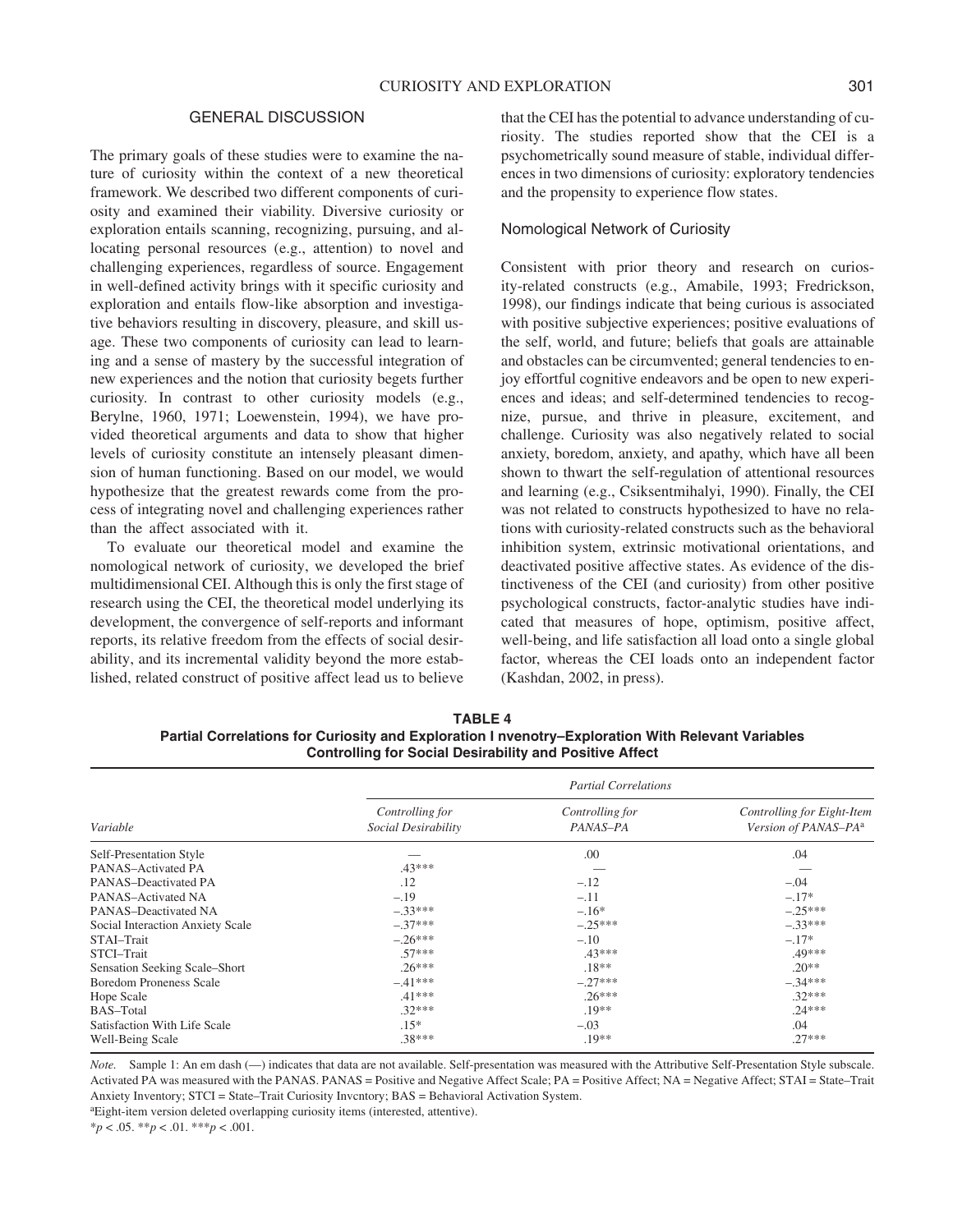Of interest, the majority of prior curiosity research has focused on the activation of curiosity by external stimuli. Our findings of positive relationships between curiosity and self-reflection and self-regulatory behaviors suggest that curiosity is affected by internal and external novelty and challenge and perhaps can be self-generated. Internal processes of introspection, absorption, goal agency and pathways, and the integration of experiences can be expected to lead to greater well-being and increased self-expansion opportunities. As an idiosyncratic measure of what individuals characteristically do on a daily basis, curiosity was positively associated with appetitive personal strivings and reported progress, effort, purpose, social support, commitment, and enjoyment in their pursuit. Albeit a promising beginning on explicating the topography of curiosity, there appears to be much value in investigating the sequelae of curiosity and positive subjective and objective outcomes.

## The Uniqueness of the CEI

One of the strongest correlates of the CEI was the 15-item Intrinsic Motivation subscale of the WPI. Considering the high convergence between the CEI and the widely validated Intrinsic Motivation subscale, is there a need for the CEI? First, the two separate versions of the WPI were designed to focus on student academic or adult occupational affairs, whereas the CEI was designed to avoid any context dependency. Second, the CEI is grounded in a theoretical model of curiosity as an affective-motivational system that facilitates positive subjective experiences and personal growth opportunities. This model also includes a focus on two intrinsic components of curiosity, exploration (i.e., diversive) and absorption (i.e., specific), posited to be activated by different inducers and operate differently in the pursuit of optimal stimulation. As originally formulated by Berlyne (YEAR), these components of curiosity appear to be meaningful and complementary, and we provided initial evidence of their unique utility. Finally, the CEI was designed to be a brief, easily administered measure. Short scales are highly desirable in many research settings including studies that have large batteries of measures, longitudinal studies, behavior-oriented studies, and studies using ecological momentary assessment in which item quantity is a primary consideration.

## Caveats and Some Future Research Directions

Our findings are limited by reliance on self-report scales, the cross-sectional nature of our data, and use of college student participants. Nonetheless, the psychometric properties and structure of curiosity were validated in a more diverse sample from various countries (Sample 3; the Internet-based survey). In addition, we provided support for the relative immunity of the CEI from social desirability concerns.

Curiosity appears to have modest to strong associations with various aspects of positive human functioning. The ex-

ploratory behaviors set in motion by curiosity appear to increase opportunities for fulfilling competence and interpersonal relatedness needs, producing further positive states such as vitality and joy (Reis, Sheldon, Gable, Roscoe, & Ryan, 2000; Sheldon, Ryan, & Reis, 1996). We provided some initial evidence of links between curiosity and appetitive strivings. The next line of inquiry is how curiosity is associated with enhanced goal pursuit, performance, and well-being. The modest convergence of self-ratings and informant ratings of curiosity was important, as it is indicative of observable behaviors that can influence others and the environment (Funder & Sneed, 1993). Recent work (Kashdan & Roberts, in press) has shown that curiosity is uniquely associated with the development of interpersonal closeness between strangers, even after controlling for the effects of positive affect. Of perhaps greater interest is how curiosity influences others. In a social context, perhaps highly curious people are more responsive, infuse more novel twists of excitement to interactions, and are more likely to seek, capitalize, and build on interaction partner disclosures. Any of these behaviors may cause complementary positive emotions and behaviors and can provide incentives for increasing affiliation (Keltner & Haidt, 1999). These research suggestions highlight the need for appropriate assessments of potential sources, processes, and consequences associated with the activation, development, and cultivation of curiosity experiences.

Curiosity may be integral to some of the trajectories toward well-being. Searching for and obtaining engagement with personally meaningful activities can provide a sense of life direction and purpose, antecedents to living a good life (Seligman, 2002). As active agents of change, individuals with high curiosity may be more likely to capitalize on personal and social resources when confronted with life stress or time of less than optimal stimulation. They may be more mindful of what is currently available (introspection, present hedonistic time orientation) but at the same time, actively explore new terrain and possibilities (optimistic future orientation). The small to moderate relationships between exploration and well-being suggest the possibility of interesting moderating variables such as those explored in this study that merit theoretical and empirical examination.

As mentioned, our model predicts that curiosity is a malleable trait with relevance to intervention and resilience. Curiosity was related to more daily appetitive strivings and the dimensions associated with goal commitment, effort, and success. The importance of goal pursuit and mastery for resilience cannot be understated (Rutter, 1985). Pursuing intrinsically motivating activities may not only promote positive subjective experiences but also provide a successful strategy to deal with emotional distress. In terms of promoting youth resiliency, much can be gained by encouraging structured avocations that offer opportunities for challenge and subsequent enhancements in skills and self-efficacy (Csiksentmihayli, Rathunde, & Whalen, 1993). Satisfying curiosity through intrinsically rewarding activities may pro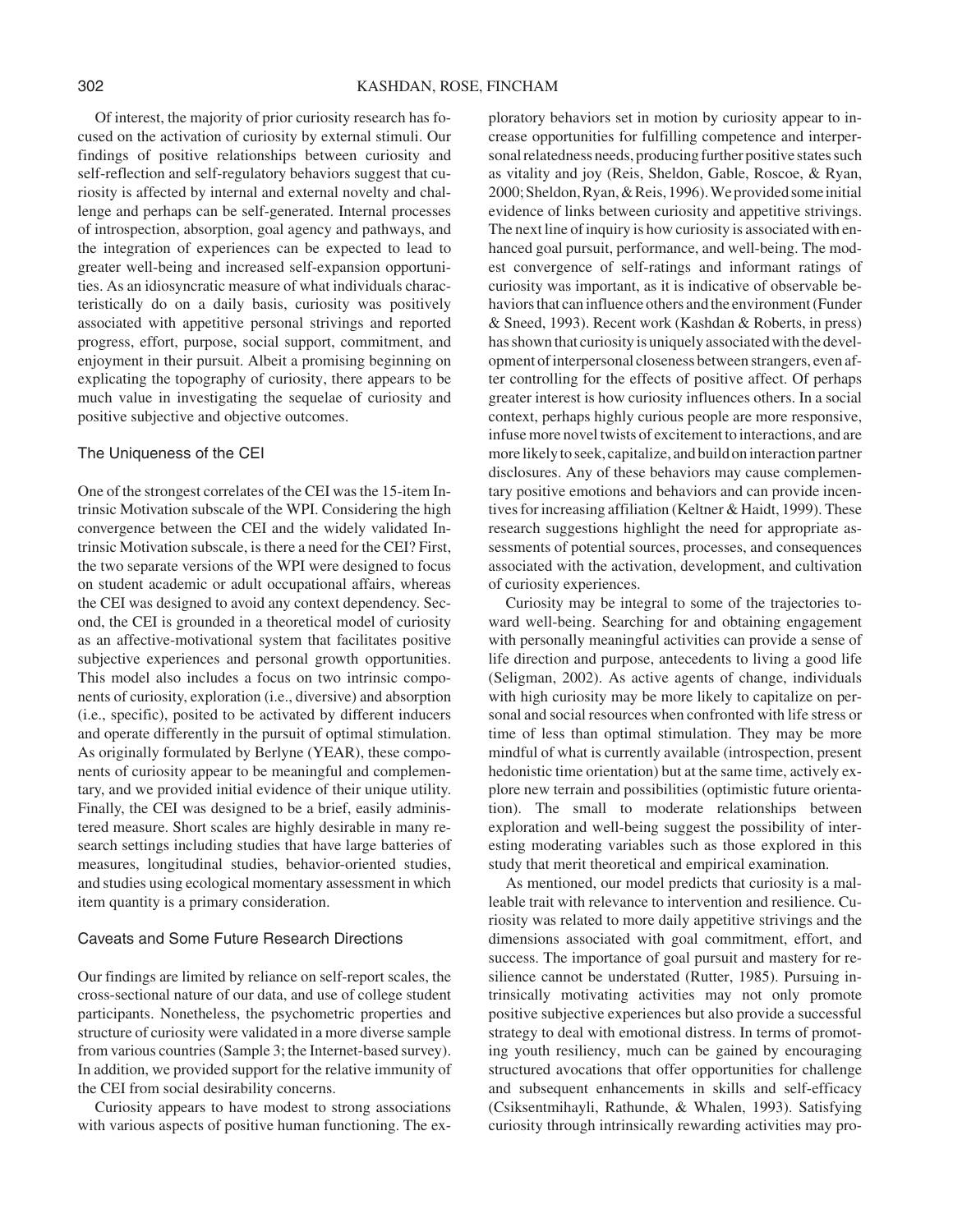vide immediate rewards, help people discover long-term interests (Silvia, 2001), and serve as an adaptive defense against adversity. However, it cannot go unstated that excessive curiosity may have aversive outcomes such as has been shown with excessive sexuality, morbid fascination, gambling, substance use, and other delinquent, risky, and dangerous acts associated with sensation seeking (a domain-specific feature of curiosity; see Zuckerman, 1994). Despite these findings associating curiosity with life fulfillments and positive outcomes, there is merit in exploring when and how devotions to curiosity can interfere with other life domains.

Although curiosity appears to be pleasant and desirable, in some cases, tension and distress may be a consequence of a disrupted personal schema in attempting to integrate new information. The process from curiosity to personal growth may be inhibited by moments when prior information still requires mental organization (Aron & Aron, 1997) and conditions that interfere with attentional resources. Not everyone is prepared to benefit from opportunities for personal growth, but for the majority who are, curiosity is proposed to be a primary facilitator.

## **Conclusions**

Curiosity has relevance to nearly all facets of human functioning and opportunities for future research extend beyond psychology to areas such as business, education, politics, and journalism (Kashdan, 2004b; Kashdan & Fincham, in press). We believe the CEI distinguishes itself from other curiosity inventories that tend to lack theoretical frameworks, use idiosyncratic items that evoke nonrandom error, have uncertain incremental validity, and focus on items assessing inducers and not qualities of curiosity. To increase our knowledge of curiosity, self-reports will need to be supplemented by measures and paradigms that tap the cognitive, behavioral, and neurological referents of curiosity. Promising work has already shown that novelty seeking may be the first personality trait to be specifically associated with genetic markers (e.g., Dulawa, Grandy, Low, Paulus, & Mark, 1999). Considering the potential intervening role of curiosity in skill and knowledge acquisition, the development of interests, goal perseverance, and various positive subjective experiences, the adequate measurement and study of individual differences in curiosity can be expected to open up new avenues of research across disciplines. Curiosity is a ubiquitous part of human's lexicon and daily experiences. Refinements in theory and measurement will increase the likelihood that curiosity is given its long overdue attention in basic and applied research.

# ACKNOWLEDGMENTS

This study was supported by National Research Service Award predoctoral fellowships from the National Institute of

Mental Health awarded to Todd B. Kashdan (MH63565) and Paul Rose (MH13036) and by a grant from the Templeton Foundation to Frank D. Fincham. Portions of this article were presented by Todd B. Kashdan at the Second Annual Positive Psychology Summit in Washington, DC in October 2000, and the Positive Psychology Summer Institute in Wilmington, DE in August 2002. We thank James Maddux and Suzanne Segerstrom for their invaluable feedback on earlier versions of this manuscript, and Paul Silvia for his editorial comments and generosity in providing us the data for the Internet study reported.

#### **REFERENCES**

- Adams, S. H., & John, O. P. (1997). A hostility scale for the California Psychological Inventory: MMPI, observer Q-sort, and Big Five correlates. *Journal of Personality Assessment, 69,* 408–424.
- Ainley, M. D. (1986). *Explorations in curiosity: Breadth and depth of interest curiosity styles.* Unpublished doctoral dissertation, University of Melbourne, Australia.
- Amabile, T. M. (1983). *The social psychology of creativity.* New York: Springer-Verlag.
- Amabile, T. M. (1993). Motivational synergy: Toward new conceptualizations of intrinsic and extrinsic motivation in the workplace. *Human Resource Management Review, 3,* 185–201.
- Amabile, T. M., Hill, K. G., Hennessey, B. A., & Tighe, E. M. (1994). The Work Preference Inventory: Assessing intrinsic and extrinsic motivational orientations. *Journal of Personality and Social Psychology, 66,* 950–967.
- Aron, A., & Aron, E. N. (1997). Self-expansion motivation and including other in the self. In W. Ickes & S. Duck (Ed.), *Handbook of personal relationships* (2nd ed., Vol. 1, pp. 251–270). London: Wiley.
- Barrett, L. F., & Russell, J. A. (1998). Independence and bipolarity in the structure of current affect. *Journal of Personality and Social Psychology, 74,* 967–984.
- Berlyne, D. E. (1960). *Conflict, arousal, and curiosity.* New York: McGraw-Hill.
- Berlyne, D. E. (1967). Arousal and reinforcement. In D. Levine (Ed.), *Nebraska symposium on motivation* (pp. 1–110). Lincoln: University of Nebraska Press.
- Berlyne, D. E. (1971). *Aesthetics and psychobiology.* New York: Appleton-Century-Crofts.
- Bollen, K. A. (1980). Issues in the comparative measurement of political democracy. *American Sociological Review, 45,* 370–390.
- Boyle, G. J. (1983). Critical review of State–Trait Curiosity Test development. *Motivation and Emotion, 7,* 377–397.
- C. & G. Merriam. (1913). *Webster's revised unabridged dictionary.* Retrieved August 10, 2002, from http://www.dictionary.com/
- Cacioppo, J. T., & Petty, R. E. (1982). The need for cognition. *Journal of Personality and Social Psychology, 42,* 116–131.
- Cacioppo, J. T., Petty, R. E., Feinstein, J. A., & Jarvis, W. B. G. (1996). Dispositional differences in cognitive motivation: The life and times of individuals varying in need for cognition. *Psychological Bulletin, 119,* 197–253.
- Carver, C. S., Sutton, S. K., & Scheier, M. F. (2000). Action, emotion, and personality: Emerging conceptual integration. *Personality and Social Psychology Bulletin, 26,* 741–751.
- Carver, C. S., & White, T. L. (1994). Behavioral inhibition, behavioral activation, and affective responses to impending reward and punishment: The BIS/BAS Scales. *Journal of Personality and Social Psychology, 67,* 319–333.
- Csikszentmihalyi, M. (1990). *Flow: The psychology of optimal experience.* New York: HarperCollins.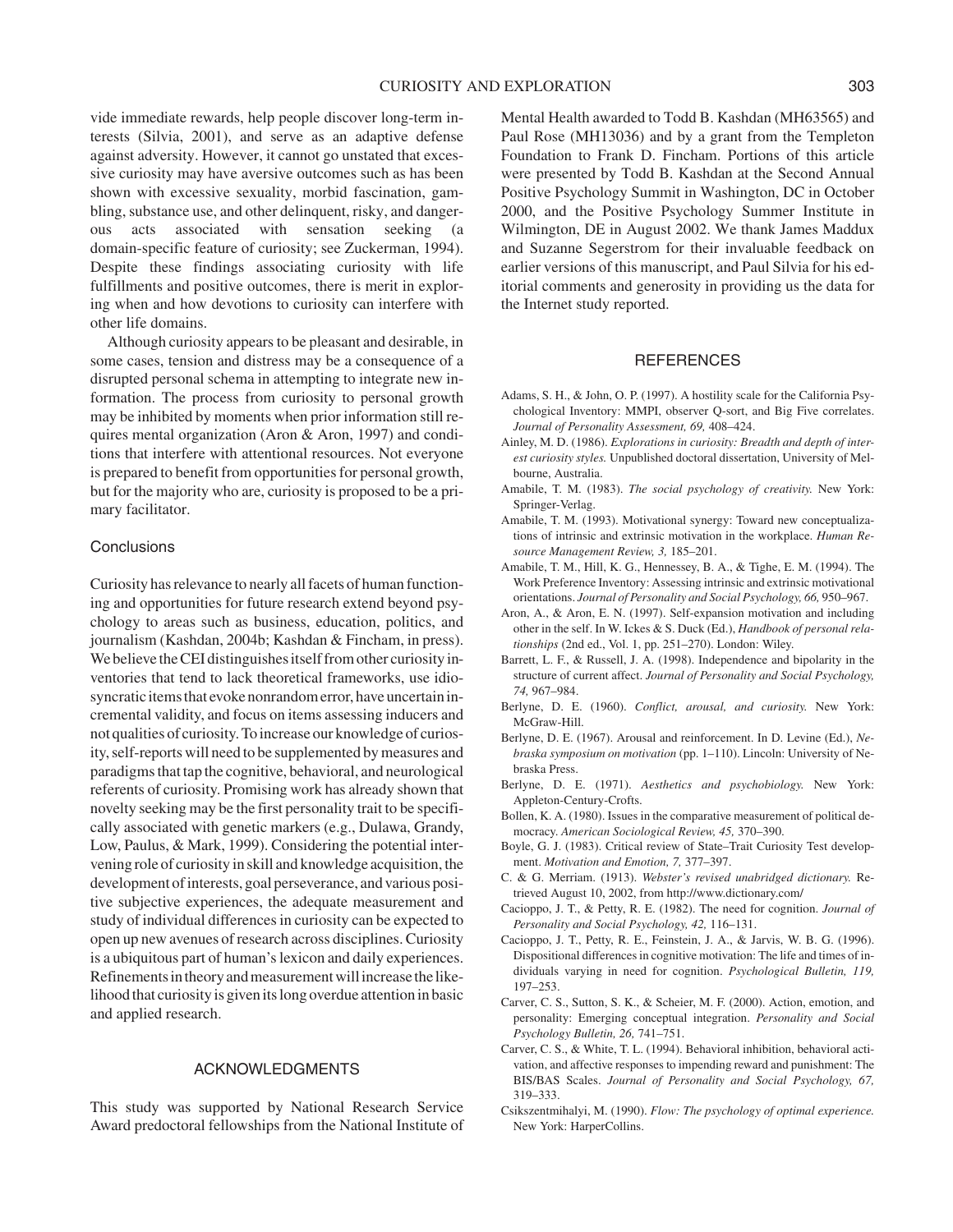- Csikszentmihalyi, M., Rathunde, K., & Whalen, S. (1993). *Talented teenagers.* New York: Cambridge University Press.
- Day, H. I. (1971). The measurement of specific curiosity. In H. I. Day, D. E. Berlyne, & D. E. Hunt (Eds.), *Intrinsic motivation: A new direction in education* (pp. 99–112). New York: Holt, Rinehart & Winston.
- Deci, E. L. (1975). *Intrinsic motivation.* New York: Plenum.
- Deci, E. L., & Ryan, R.M. (2000). The "what" and "why" of goal pursuits: Human needs and the self-determination of behavior. *Psychological Inquiry, 11,* 227–268.
- Depue, R. A. (1996). A neurobiological framework for the structure of personality and emotion: Implications for personality disorders. In J. F. Clarkin & M. F. Lenzenweger (Eds.), *Major theories of personality disorder* (pp. 347–390). New York: Guilford.
- Diener, E., Emmons, R. A., Larsen, R. J., & Griffin, S. (1985). The Satisfaction With Life Scale. *Journal of Personality Assessment, 49,* 71–75.
- Dulawa, S. C., Grandy, D. K., Low, M. J., Paulus, M. P., & Mark, A. (1999). Dopamine D4 receptor-knock-out mice exhibit reduced exploration of novel stimuli. *Journal of Neuroscience, 19,* 9550–9556.
- Emmons, R. A. (1986). Personal strivings: An approach to personality and subjective well-being. *Journal of Personality and Social Psychology, 51,* 1058–1068.
- Emmons, R. A. (1989). The personal striving approach to personality. In L. A. Pervin (Ed.), *Goal concepts in personality and social psychology* (pp. 87–126). Hillsdale, NJ: Lawrence Erlbaum Associates, Inc.
- Farmer, R., & Sundberg, N. D. (1986). Boredom proneness: The development and correlates of a new scale. *Journal of Personality Assessment, 50,* 4–17.
- Fredrickson, B. L. (1998). What good are positive emotions? *Review of General Psychology, 2,* 300–319.
- Funder, D. C., & Sneed, C. D. (1993). Behavioral manifestations of personality: An ecological approach to judgmental accuracy. *Journal of Personality and Social Psychology, 64,* 479–490.
- Howell, D. C. (1997). *Statistical methods for psychology* (4th ed.). Belmont, CA: Duxbury.
- Izard, C. E. (1977). *Human emotions.* New York: Plenum.
- John, O. P., & Benet-Martinez, V. (2000). Measurement: Reliability, construct validation, and scale construction. In H. T. Reis & C. M. Judd (Eds.), *Handbook of research methods in social and personality psychology* (pp. 339–368). New York: Cambridge University Press.
- John, O. P., Donahue, E. M., & Kentle, R. L. (1991). *The Big Five Inventory—Versions 4a and 4b.* Berkeley: University of California, Institute of Personality and Social Research.
- Kashdan, T. B. (2002). Social anxiety dimensions, neuroticism, and the contours of positive psychological functioning. *Cognitive Therapy and Research, 26,* 789–810.
- Kashdan, T. B. (2004a). The assessment of subjective well-being (issues raised by the Oxford Happiness Questionnaire). *Personality and Individual Differences, 36,* 1225–1232.
- Kashdan, T. B. (2004b). Curiosity. In C. Peterson & M. E. P. Seligman (Eds.), *Character strengths and virtues: A handbook and classification* (pp. 125–141). Washington, DC: American Psychological Association and Oxford University Press.
- Kashdan, T. B. (in press). The neglected relationship between social interaction anxiety and hedonic deficits: Differentiation from depressive symptoms. *Journal of Anxiety Disorders.*
- Kashdan, T. B., & Fincham, F. D. (in press). Facilitating curiosity: A social and self-regulatory perspective for scientifically based interventions. In P. A. Linley & S. Joseph (Eds.), *International handbook of positive psychology in practice: From research to application.* Hoboken, NJ: Wiley.
- Kashdan, T. B., & Roberts, J. E. (in press). Trait and state curiosity in the genesis of intimacy: Differentiation from related constructs. *Journal of Social and Clinical Psychology.*
- Keltner, D., & Haidt, J. (1999). Social functions of emotions at four levels of analysis. *Cognition and Emotion, 13,* 505–521.
- Keyes, C. L. M., Shmotkin, D., & Ryff, C. D. (2002). Optimizing well-being: The empirical encounter of two traditions. *Journal of Personality and Social Psychologyk, 82,* 1007–1022.
- Krapp, A. (1999). Interest, motivation, and learning: An educational-psychological perspective. *European Journal of Psychology in Education, 14,* 23–40.
- Litman, J. A., & Spielberger, C. D. (2003). Measuring epistemic curiosity and its diversive and specific components. *Journal of Personality Assessment, 80,* 75–87.
- Loewenstein, G. (1994). The psychology of curiosity: A review and reinterpretation. *Psychological Bulletin, 116,* 75–98.
- Mattick, R. P., & Clarke, J. C. (1998). Development and validation of measures of social phobia scrutiny fear and social interaction anxiety. *Behaviour Research and Therapy, 36,* 455–470.
- McCrae, R. R., & Costa, P. T., Jr. (1997). Conceptions and correlates of openness to experience. In R. Hogan, J. Johnson, and S. Briggs (Eds.), *Handbook of personality psychology* (pp. 825–847). San Diego, CA: Academic.
- McCullough, M. E., Emmons, R. A., & Tsang, J. (2002). The grateful disposition: A conceptual and empirical topography. *Journal of Personality and Social Psychology, 82,* 112–127.
- Myers, D. G., & Diener, E. (1995). Who is happy? *Psychological Science, 6,* 10–19.
- Naylor, F. D. (1981). A State–Trait Curiosity Inventory. *Australian Psychologist, 16,* 172–183.
- Nunnally, J. C. (1978). *Psychometric theory* (2nd ed.). New York: McGraw-Hill.
- Paulhus, D. L. (1984). Two-component models of socially desirable responding. *Journal of Personality and Social Psychology, 46,* 598–609.
- Peters, R. A. (1978). Effects of anxiety, curiosity, and perceived instructor threat on student verbal behaviors in the college classroom. *Journal of Educational Psychology, 70,* 388–395.
- Reis, H. T., Sheldon, K. M., Gable, S. L., Roscoe, J., & Ryan, R. M. (2000). Daily well-being: The role of autonomy, competence, and relatedness. *Personality and Social Psychology Bulletin, 26,* 419–435.
- Roth, D. L., Harris, R. N., & Snyder, C. R. (1988). An individual differences measure of attributive and repudiative tactics of favorable self-presentation. *Journal of Social and Clinical Psychology, 6,* 159–171.
- Rutter, M. (1985). Resilience in the face of adversity: Protective factors and resistance to psychiatric disorder. *British Journal of Psychiatry, 147,* 598–611.
- Ryan, R. M., & Fredrick, C. M. (1997). On energy, personality, and health: Subjective vitality as a dynamic reflection of well-being. *Journal of Personality, 65,* 529–565.
- Scheier, M. F., & Carver, C. S. (1985). The Self-Consciousness Scale: A revised version for use with general populations. *Journal of Applied Social Psychology, 15,* 687–699.
- Seligman, M. E. P. (2002). *Authentic happiness.* New York: Free Press.
- Sheldon, K. M., Ryan, R. M., & Reis, H. (1996). What makes for a good day? Competence and autonomy in the day, and in the person. *Personality and Social Psychology Bulletin, 22,* 1270–1279.
- Silvia, P. J. (2001). Interest and interests: The psychology of constructive capriciousness. *Review of General Psychology, 5,* 270–290.
- Silvia, P. J. (2002). *Complexity of interests: On hobbies and happiness.* Unpublished manuscript.
- Snyder, C. R., Harris, C., Anderson, J. R., Holleran, S. A., Irving, L. M., Sigmon, S. T., et al. (1991). The will and the ways: Development and validation of an individual-differences measure of hope. *Journal of Personality and Social Psychology, 60,* 570–585.
- Spielberger, C. D. (1979). *Preliminary manual for the State–Trait Personality Inventory (STPI).* Unpublished manuscript, University of South Florida, Tampa.
- Spielberger, C. D., Gorsuch, R. L., Lushene, R. E., Vagg, P. R., & Jacobs, G. A. (1983). *Manual for the State–Trait Anxiety Inventory (Form Y).* Palo Alto, CA: Consulting Psychologists Press.